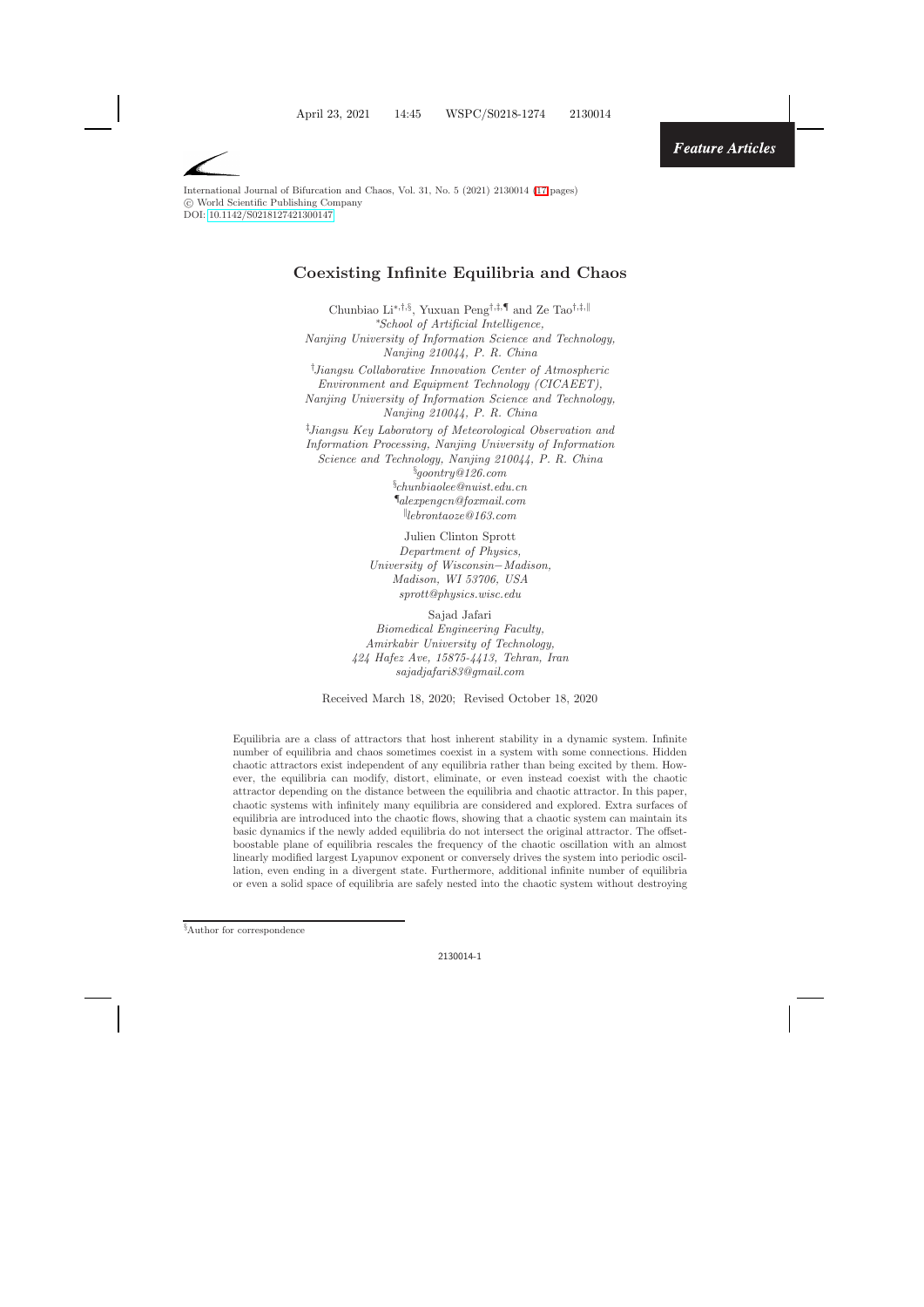the original dynamics, which provides an alternate permanent location for a dynamical system. A circuit simulation agrees with the numerical calculation.

*Keywords*: Chaotic attractor; infinite equilibria; offset boosting.

### **1. Introduction**

Equilibrium points play an important role in nonlinear dynamical systems, which drive the system into various states. However, it appears that chaotic attractors can be independent of the equilibria in the case of a hidden attractor [\[Leonov & Kuznetsov](#page-15-1), [2013a](#page-15-1)[;](#page-16-0) [Leonov](#page-15-2) *et al.*, [2011](#page-15-2), [2012](#page-15-3), [2015](#page-15-4); Zhang & Wang, [2019a\]](#page-16-0). Chaos exists in dynamical systems with [no equilibria \[Zhou](#page-15-5) *[et al.](#page-16-1)*, [2018;](#page-16-1) Jafari & Sprott, [2013a](#page-15-5); [Maaita](#page-16-2) *et al.*, [2015](#page-16-2); [Akgul](#page-15-6) *et al.*, [2016;](#page-15-6) [Jafari](#page-15-7) *et al.*, [2016a\]](#page-15-7), with only stable equilibria [\[Molaie & Jafari](#page-16-3), [2013;](#page-16-3) [Wang & Chen](#page-16-4), [2013](#page-16-4); [Deng & Wang](#page-15-8), [2019;](#page-15-8) [Li & Sprott](#page-15-9), [2013](#page-15-9); Yang & Chen, [2008](#page-16-5)], with line equilibria [Ma *[et al.](#page-16-6)*, [2015](#page-16-6); Li *et al.*, [2014](#page-15-10); [Jafari & Sprott](#page-15-11), [2013b](#page-15-11); [Li & Sprott](#page-15-12), [2014;](#page-15-12) Li *[et al.](#page-15-13)*, [2015b\]](#page-15-13), with planes of equilibria [\[Ekmekci & Rockwell](#page-15-14), [2010](#page-15-14); Bao *[et al.](#page-15-15)*, [2017;](#page-15-15) Jafari *et al.*, [2016b](#page-15-16); [Li & Sprott](#page-15-17), [2017](#page-15-17); [Macbeath](#page-16-7), [1965](#page-16-7)], or e[ven with any number of equilibria \[](#page-16-4)Wang & Chen, [2013\]](#page-16-4). Even when unstable equilibria exist, the initial condition in the neighborhood of the equilibria may instead lead to an alternate third chaotic state [Li *[et al.](#page-15-18)*, [2017a;](#page-15-18) Li *[et al.](#page-15-19)*, [2015a\]](#page-15-19). All of the chaotic attractors identified in the above cases are hidden attractors [\[Leonov & Kuznetsov](#page-15-20), [2013b](#page-15-20); [Leonov](#page-15-4) *et al.*, [2015](#page-15-4); [Zhang & Wang](#page-16-0), [2019a](#page-16-0)]. These hidden chaotic attractors share a common feature in that their basins of attraction do not cover or cross the neighborhood of the existing equilibria. Furthermore, chaos can coexist with infinitely many equilibrium points when a periodic function is introduced to construct infinitely many attractors based on initial-condition-based offset boosting [\[Kuznetsov](#page-15-21) *et al.*, [2013;](#page-15-21) Bao *[et al.](#page-15-22)*, [2016](#page-15-22); Li *[et al.](#page-16-8)*, [2018b](#page-16-8); [Lai & Chen](#page-15-23), [2016](#page-15-23); [Zhang & Wang](#page-16-9), [2019b](#page-16-9)].

Chaotic systems with surfaces of equilibria have various mechanisms, some of which are induced by dimension redundancy [Bao *[et al.](#page-15-15)*, [2017](#page-15-15)], a preconstraint [\[Jafari](#page-15-16) *et al.*, [2016b\]](#page-15-16), or even time rescaling [\[Li & Sprott](#page-15-17), [2017](#page-15-17)]. In fact, function-based time rescaling produces a mixed effect of frequency modification and bifurcation control when the surfaces of equilibria are introduced by a function. Chaotic systems with surfaces of equilibria have other possibilities for hosting infinitely many equilibrium points, including other types of surfaces, lines of equilibria, and even a solid space of equilibria if they do not intersect or conflict with the previously existing attractors. In this paper, from the newly found chaotic flows with surfaces of equilibria [\[Jafari](#page-15-24) *et al.*, [2016c\]](#page-15-24), additional cases with infinitely many equilibrium points are derived and explored when new functions are introduced. In Sec. [2,](#page-1-0) the derived chaotic systems with surfaces of equilibria are listed with a basic dynamical analysis. In Sec. [3,](#page-9-0) from a systematic bifurcation analysis, it is shown that the newly introduced functions cause a time rescaling, and the fundamental dynamics of those cases with infinitely many equilibria depend on the core system rather than the newly attached equilibria. Electrical circuit simulation described in Sec. [4](#page-12-0) confirms the findings from numerical simulation. A discussion and conclusion are presented in the last section.

# <span id="page-1-0"></span>**2. Chaotic Systems with Infinite Equilibria**

Based on the newly found simplest chaotic flows with surfaces of equilibria [\[Jafari](#page-15-24) *et al.*, [2016c](#page-15-24)], additional surfaces are considered to introduce extra equilibria, as shown in Table [1.](#page-2-0) Here, to employ a compatible differential equation, the function f*i*<sup>0</sup> represents the original flows proposed in the ref-erence [\[Jafari](#page-15-24) *et al.*, [2016c](#page-15-24)], while  $f_{ij}$  are the functions added to construct other chaotic systems with new surfaces of equilibria. The Lyapunov exponents and Kaplan–Yorke dimensions are calculated from initial conditions close to the attractor, which are close to those of the original chaotic systems. In the reference [\[Jafari](#page-15-24) *et al.*, [2016c\]](#page-15-24), an exhaustive computer search was performed to seek elegant dissipative cases for which the largest Lyapunov exponent is greater than 0.001, where the simplest candidates for the surface  $f(x, y, z)$  are simple planes (a single plane, two orthogonal planes or even three orthogonal planes) or other standard quadrics (ellipsoids, hyperboloids, and paraboloids). In Table [1,](#page-2-0) we show that different equilibria can be introduced into the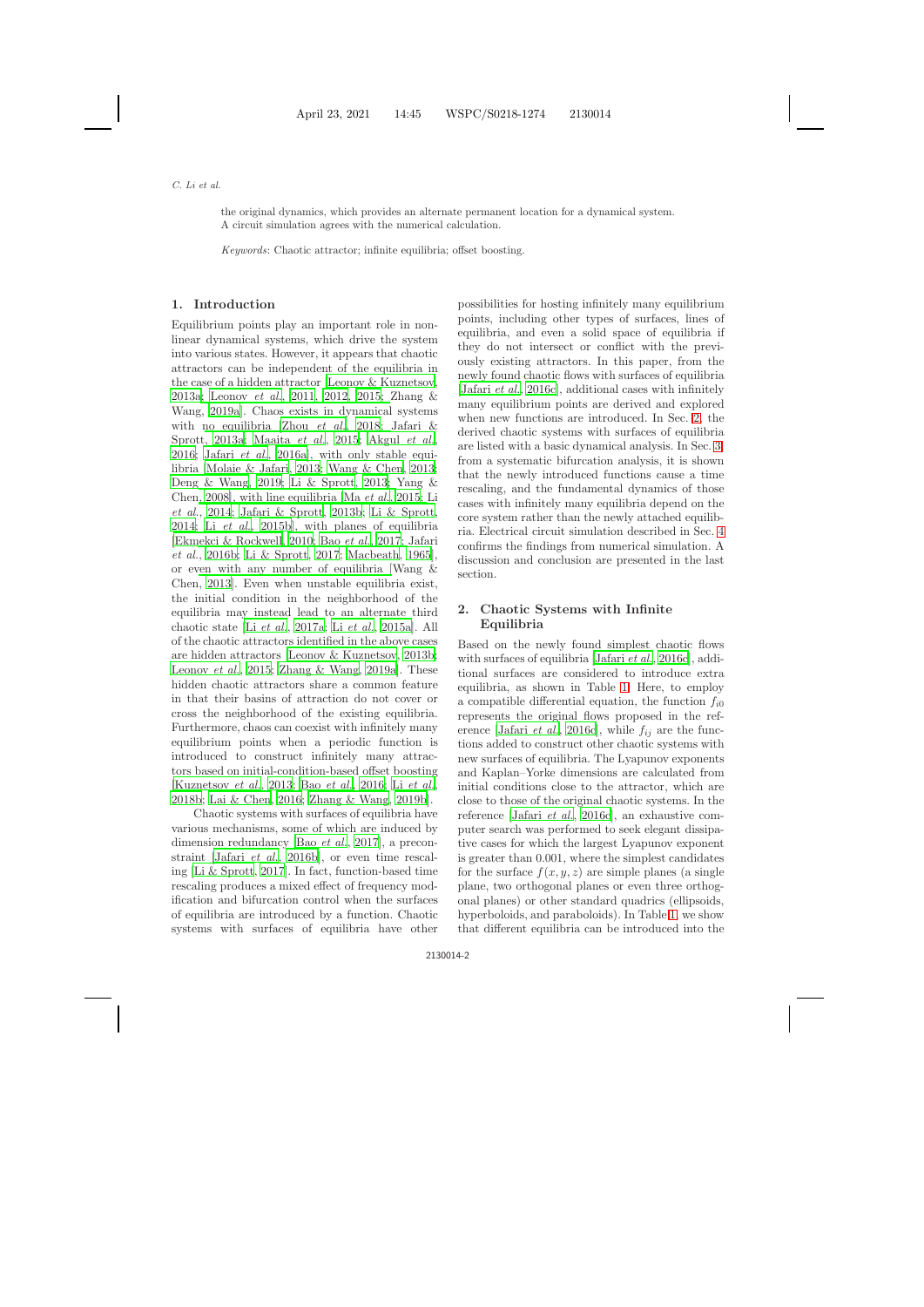| $\dot{x} = f_{ij} \times (y)$<br>0.0071<br>6<br>$\dot{y} = f_{ij} \times (z)$<br>$\operatorname{ES}1$<br>(0, y, z)<br>$f_{10} = x$ (ES1a)<br>$2.0065\,$<br>$\overline{0}$<br>$\overline{0}$<br>$\dot{z}=f_{ij}\times(-x+ay^2-xz)$<br>$-1.0864$<br>$-1\,$<br>0.0394<br>$y^2 - x^2 = 1$<br>$f_{11} = 1 + x^2 - y^2$ (ES1b)<br>$a=1.54\,$<br>2.0065<br>$\overline{0}$<br>$-6.0477$<br>0.0427<br>$x^2 + y^2 = -z$<br>$f_{12} = z + x^2 + y^2$ (ES1c)<br>2.0066<br>$\overline{0}$<br>$-6.4770$<br>0.0183<br>$y^2 - x^2 = z$<br>$f_{13} = z + x^2 - y^2$ (ES1d)<br>2.0065<br>$\overline{0}$<br>$-2.8219$<br>$\dot{x} = f_{ij} \times (y)$<br>0.0644<br>0.15<br>$\dot{y} = f_{ij} \times (-x + az)$<br>$\operatorname{ES2}$<br>$f_{20} = x$ (ES2a)<br>(0, y, z)<br>2.0778<br>$\overline{0}$<br>$\overline{0}$<br>$\dot{z} = f_{ij} \times (by^2 - xz)$<br>$-0.8279$<br>$0.8\,$<br>0.0830<br>$a=1$<br>(x, y, 0)<br>2.0778<br>$f_{21} = z$ (ES2b)<br>$\overline{0}$<br>$b=3\,$<br>$-1.0662$<br>0.045417<br>(0, y, z)<br>2.0777<br>$f_{22} = xz$ (ES2c)<br>$\overline{0}$<br>(x, y, 0)<br>$-0.58463$ | Cases | System Structure | <b>Introduced Functions</b> | Surfaces of Equilibria | LEs     | ${\cal D}_{KY}$ | $(x_0, y_0, z_0)$ |
|--------------------------------------------------------------------------------------------------------------------------------------------------------------------------------------------------------------------------------------------------------------------------------------------------------------------------------------------------------------------------------------------------------------------------------------------------------------------------------------------------------------------------------------------------------------------------------------------------------------------------------------------------------------------------------------------------------------------------------------------------------------------------------------------------------------------------------------------------------------------------------------------------------------------------------------------------------------------------------------------------------------------------------------------------------------------------------------------|-------|------------------|-----------------------------|------------------------|---------|-----------------|-------------------|
|                                                                                                                                                                                                                                                                                                                                                                                                                                                                                                                                                                                                                                                                                                                                                                                                                                                                                                                                                                                                                                                                                            |       |                  |                             |                        |         |                 |                   |
|                                                                                                                                                                                                                                                                                                                                                                                                                                                                                                                                                                                                                                                                                                                                                                                                                                                                                                                                                                                                                                                                                            |       |                  |                             |                        |         |                 |                   |
|                                                                                                                                                                                                                                                                                                                                                                                                                                                                                                                                                                                                                                                                                                                                                                                                                                                                                                                                                                                                                                                                                            |       |                  |                             |                        |         |                 |                   |
|                                                                                                                                                                                                                                                                                                                                                                                                                                                                                                                                                                                                                                                                                                                                                                                                                                                                                                                                                                                                                                                                                            |       |                  |                             |                        |         |                 |                   |
|                                                                                                                                                                                                                                                                                                                                                                                                                                                                                                                                                                                                                                                                                                                                                                                                                                                                                                                                                                                                                                                                                            |       |                  |                             |                        |         |                 |                   |
|                                                                                                                                                                                                                                                                                                                                                                                                                                                                                                                                                                                                                                                                                                                                                                                                                                                                                                                                                                                                                                                                                            |       |                  |                             |                        |         |                 |                   |
|                                                                                                                                                                                                                                                                                                                                                                                                                                                                                                                                                                                                                                                                                                                                                                                                                                                                                                                                                                                                                                                                                            |       |                  |                             |                        |         |                 |                   |
|                                                                                                                                                                                                                                                                                                                                                                                                                                                                                                                                                                                                                                                                                                                                                                                                                                                                                                                                                                                                                                                                                            |       |                  |                             |                        |         |                 |                   |
|                                                                                                                                                                                                                                                                                                                                                                                                                                                                                                                                                                                                                                                                                                                                                                                                                                                                                                                                                                                                                                                                                            |       |                  |                             |                        |         |                 |                   |
|                                                                                                                                                                                                                                                                                                                                                                                                                                                                                                                                                                                                                                                                                                                                                                                                                                                                                                                                                                                                                                                                                            |       |                  |                             |                        |         |                 |                   |
|                                                                                                                                                                                                                                                                                                                                                                                                                                                                                                                                                                                                                                                                                                                                                                                                                                                                                                                                                                                                                                                                                            |       |                  |                             |                        |         |                 |                   |
|                                                                                                                                                                                                                                                                                                                                                                                                                                                                                                                                                                                                                                                                                                                                                                                                                                                                                                                                                                                                                                                                                            |       |                  |                             |                        |         |                 |                   |
|                                                                                                                                                                                                                                                                                                                                                                                                                                                                                                                                                                                                                                                                                                                                                                                                                                                                                                                                                                                                                                                                                            |       |                  |                             |                        |         |                 |                   |
|                                                                                                                                                                                                                                                                                                                                                                                                                                                                                                                                                                                                                                                                                                                                                                                                                                                                                                                                                                                                                                                                                            |       |                  |                             |                        |         |                 |                   |
|                                                                                                                                                                                                                                                                                                                                                                                                                                                                                                                                                                                                                                                                                                                                                                                                                                                                                                                                                                                                                                                                                            |       |                  |                             |                        |         |                 |                   |
|                                                                                                                                                                                                                                                                                                                                                                                                                                                                                                                                                                                                                                                                                                                                                                                                                                                                                                                                                                                                                                                                                            |       |                  |                             |                        |         |                 |                   |
|                                                                                                                                                                                                                                                                                                                                                                                                                                                                                                                                                                                                                                                                                                                                                                                                                                                                                                                                                                                                                                                                                            |       |                  |                             |                        |         |                 |                   |
|                                                                                                                                                                                                                                                                                                                                                                                                                                                                                                                                                                                                                                                                                                                                                                                                                                                                                                                                                                                                                                                                                            |       |                  |                             |                        |         |                 |                   |
|                                                                                                                                                                                                                                                                                                                                                                                                                                                                                                                                                                                                                                                                                                                                                                                                                                                                                                                                                                                                                                                                                            |       |                  |                             |                        |         |                 |                   |
|                                                                                                                                                                                                                                                                                                                                                                                                                                                                                                                                                                                                                                                                                                                                                                                                                                                                                                                                                                                                                                                                                            |       |                  |                             |                        |         |                 |                   |
|                                                                                                                                                                                                                                                                                                                                                                                                                                                                                                                                                                                                                                                                                                                                                                                                                                                                                                                                                                                                                                                                                            |       |                  |                             |                        |         |                 |                   |
|                                                                                                                                                                                                                                                                                                                                                                                                                                                                                                                                                                                                                                                                                                                                                                                                                                                                                                                                                                                                                                                                                            |       |                  |                             |                        | 0.16203 |                 |                   |
| $y^2 - x^2 = 1$<br>$f_{23} = 1 + x^2 - y^2$ (ES2d)<br>2.0778<br>$\overline{0}$                                                                                                                                                                                                                                                                                                                                                                                                                                                                                                                                                                                                                                                                                                                                                                                                                                                                                                                                                                                                             |       |                  |                             |                        |         |                 |                   |
| $-0.2083$                                                                                                                                                                                                                                                                                                                                                                                                                                                                                                                                                                                                                                                                                                                                                                                                                                                                                                                                                                                                                                                                                  |       |                  |                             |                        |         |                 |                   |
| 0.18284<br>$x^2 + y^2 = -z$<br>$f_{24} = z + x^2 + y^2$ (ES2e)<br>2.0779                                                                                                                                                                                                                                                                                                                                                                                                                                                                                                                                                                                                                                                                                                                                                                                                                                                                                                                                                                                                                   |       |                  |                             |                        |         |                 |                   |
| $\overline{0}$<br>$-2.3481$                                                                                                                                                                                                                                                                                                                                                                                                                                                                                                                                                                                                                                                                                                                                                                                                                                                                                                                                                                                                                                                                |       |                  |                             |                        |         |                 |                   |
| 0.1398                                                                                                                                                                                                                                                                                                                                                                                                                                                                                                                                                                                                                                                                                                                                                                                                                                                                                                                                                                                                                                                                                     |       |                  |                             |                        |         |                 |                   |
| $y^2 - x^2 = z$<br>$f_{25} = z + x^2 - y^2$ (ES2f)<br>2.0779<br>$\overline{0}$                                                                                                                                                                                                                                                                                                                                                                                                                                                                                                                                                                                                                                                                                                                                                                                                                                                                                                                                                                                                             |       |                  |                             |                        |         |                 |                   |
| $-1.7931$                                                                                                                                                                                                                                                                                                                                                                                                                                                                                                                                                                                                                                                                                                                                                                                                                                                                                                                                                                                                                                                                                  |       |                  |                             |                        |         |                 |                   |
| $\dot{x} = f_{ij} \times (y^2 + axy)$<br>0.0661<br>0.87                                                                                                                                                                                                                                                                                                                                                                                                                                                                                                                                                                                                                                                                                                                                                                                                                                                                                                                                                                                                                                    |       |                  |                             |                        |         |                 |                   |
| ES3<br>$\dot{y} = f_{ij} \times (-z)$<br>(0, y, z)<br>$f_{30} = x$ (ES3a)<br>2.0397<br>$0.4\,$<br>$\overline{0}$                                                                                                                                                                                                                                                                                                                                                                                                                                                                                                                                                                                                                                                                                                                                                                                                                                                                                                                                                                           |       |                  |                             |                        |         |                 |                   |
| $\dot{z} = f_{ij} \times (b + xy)$<br>$\overline{0}$<br>$-1.664$                                                                                                                                                                                                                                                                                                                                                                                                                                                                                                                                                                                                                                                                                                                                                                                                                                                                                                                                                                                                                           |       |                  |                             |                        |         |                 |                   |
| 2.3995                                                                                                                                                                                                                                                                                                                                                                                                                                                                                                                                                                                                                                                                                                                                                                                                                                                                                                                                                                                                                                                                                     |       |                  |                             |                        |         |                 |                   |
| $f_{31} = 34.81 - x^2 - y^2 - z^2$<br>$a=2$<br>$x^2 + y^2 + z^2 = 34.81$<br>2.0397<br>$\overline{0}$                                                                                                                                                                                                                                                                                                                                                                                                                                                                                                                                                                                                                                                                                                                                                                                                                                                                                                                                                                                       |       |                  |                             |                        |         |                 |                   |
| $b=1$<br>(ES3b)<br>$-60.4616$                                                                                                                                                                                                                                                                                                                                                                                                                                                                                                                                                                                                                                                                                                                                                                                                                                                                                                                                                                                                                                                              |       |                  |                             |                        |         |                 |                   |
| 2.1569                                                                                                                                                                                                                                                                                                                                                                                                                                                                                                                                                                                                                                                                                                                                                                                                                                                                                                                                                                                                                                                                                     |       |                  |                             |                        |         |                 |                   |
| $f_{32} = 30.25 - x^2 - y^2$<br>$x^2 + y^2 = 30.25$<br>2.0397<br>$\overline{0}$                                                                                                                                                                                                                                                                                                                                                                                                                                                                                                                                                                                                                                                                                                                                                                                                                                                                                                                                                                                                            |       |                  |                             |                        |         |                 |                   |
| (ES3c)<br>$-54.3899$                                                                                                                                                                                                                                                                                                                                                                                                                                                                                                                                                                                                                                                                                                                                                                                                                                                                                                                                                                                                                                                                       |       |                  |                             |                        |         |                 |                   |
| 0.0640                                                                                                                                                                                                                                                                                                                                                                                                                                                                                                                                                                                                                                                                                                                                                                                                                                                                                                                                                                                                                                                                                     |       |                  |                             |                        |         |                 |                   |
| $f_{33} = 1 + x^2 - 0.3460y^2$<br>$0.3460y^{2} - x^{2} = 1$<br>2.0397<br>$\overline{0}$                                                                                                                                                                                                                                                                                                                                                                                                                                                                                                                                                                                                                                                                                                                                                                                                                                                                                                                                                                                                    |       |                  |                             |                        |         |                 |                   |
| (ES3d)<br>$-1.6154$                                                                                                                                                                                                                                                                                                                                                                                                                                                                                                                                                                                                                                                                                                                                                                                                                                                                                                                                                                                                                                                                        |       |                  |                             |                        |         |                 |                   |

<span id="page-2-1"></span><span id="page-2-0"></span>Table 1. Chaotic systems with surfaces of equilibria.

(*Continued*)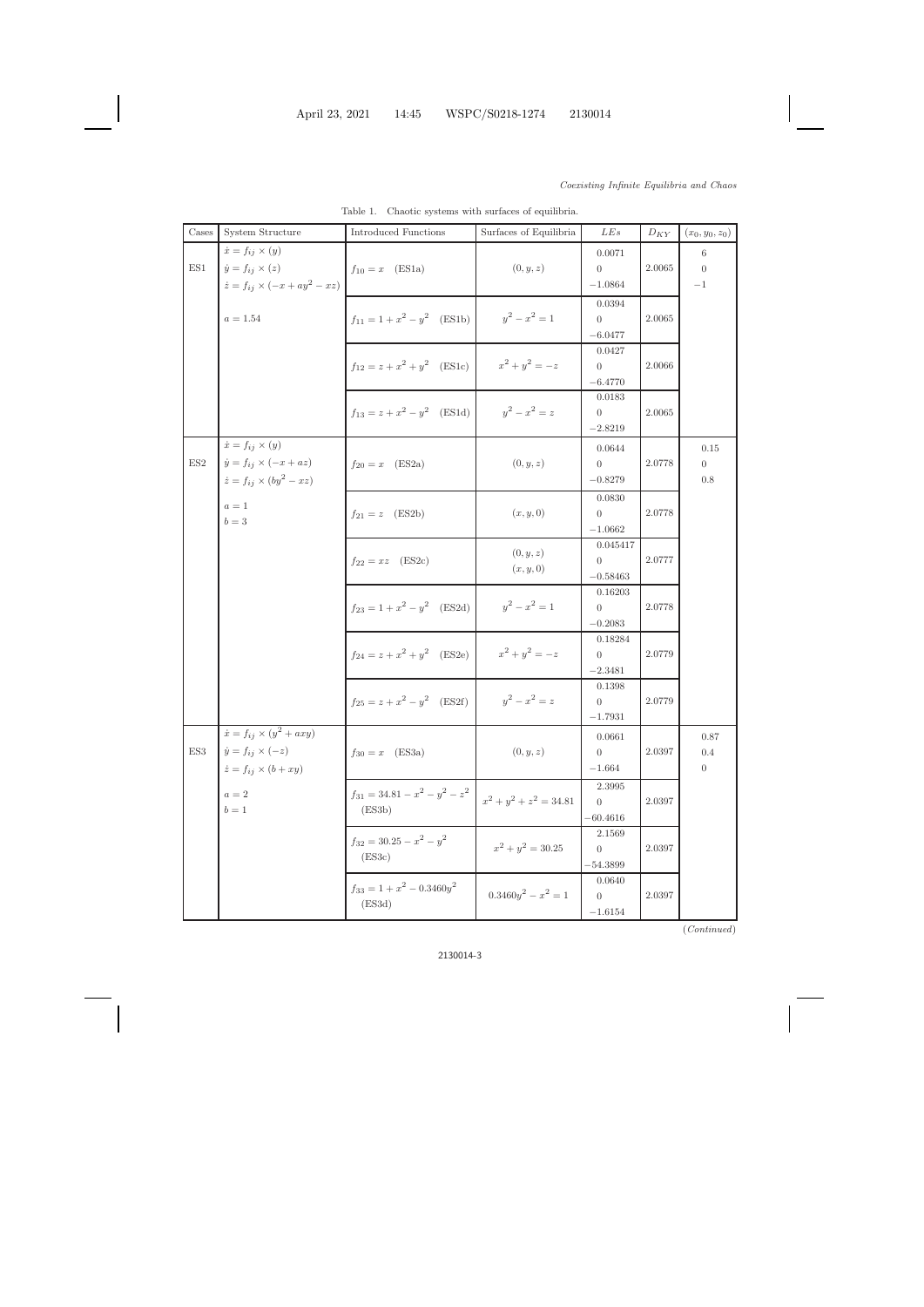Table 1. (*Continued*)

| $\rm{Cases}$         | System Structure                            | <b>Introduced Functions</b>              | Surfaces of Equilibria | LEs                      | ${\cal D}_{KY}$ | $(x_0, y_0, z_0)$ |
|----------------------|---------------------------------------------|------------------------------------------|------------------------|--------------------------|-----------------|-------------------|
|                      | $\dot{x} = f_{ij} \times (-y)$              |                                          |                        | 0.0560                   |                 | $\overline{0}$    |
| $\operatorname{ES4}$ | $\dot{y} = f_{ij} \times (x + z)$           | $f_{40} = z$ (ES4a)                      | (x, y, 0)              | $\overline{0}$           | $2.0516\,$      | 0.46              |
|                      | $\dot{z} = f_{ij} \times (ay^2 + xz - b)$   |                                          |                        | $-1.0855$                |                 | $0.7\,$           |
|                      |                                             |                                          |                        | 0.2330                   |                 |                   |
|                      | $a=2\,$                                     | $f_{41} = z + x^2 + y^2$                 | $x^2 + y^2 = -z$       | $\overline{0}$           | 2.0518          |                   |
|                      | $b = 0.35$                                  | (ES4b)                                   |                        | $-4.3048$                |                 |                   |
|                      | $\dot{x} = f_{ij} \times (-az)$             |                                          |                        | 0.1242                   |                 | $\mathbf{1}$      |
| $\operatorname{ES5}$ | $\dot{y} = f_{ij} \times (b + z^2 - xy)$    | $f_{50} = xy$ (ES5a)                     | (0, y, z)<br>(x,0,z)   | $\overline{0}$           | 2.0677          | 1.44              |
|                      | $\dot{z} = f_{ij} \times (x^2 - xy)$        |                                          |                        | $-1.8356$                |                 | $\overline{0}$    |
|                      |                                             |                                          |                        |                          |                 |                   |
|                      | $a=0.4$                                     | $f_{51} = x \quad (ES5b)$                | (0, y, z)              | 0.0987<br>$\overline{0}$ | 2.0677          |                   |
|                      | $b=1\,$                                     |                                          |                        | $-1.4578$                |                 |                   |
|                      |                                             |                                          |                        | 0.2613                   |                 |                   |
|                      |                                             | $f_{52} = y$ (ES5c)                      | (x,0,z)                | $\overline{0}$           | 2.0675          |                   |
|                      |                                             |                                          |                        | $-3.8683$                |                 |                   |
|                      |                                             |                                          |                        | 0.2613                   |                 |                   |
|                      |                                             | $f_{53} = z + x^2 + y^2$                 | $x^2 + y^2 = -z$       | $\overline{0}$           | 2.0675          |                   |
|                      |                                             | (ES5d)                                   |                        | $-3.8683$                |                 |                   |
|                      |                                             | $f_{54} = x^2 + y^2 + z^2 - 1$<br>(ES5e) | $x^2 + y^2 + z^2 = 1$  | 0.1819                   |                 |                   |
|                      |                                             |                                          |                        | $\overline{0}$           | 2.0675          |                   |
|                      |                                             |                                          |                        | $-2.6959$                |                 |                   |
|                      |                                             | $f_{55} = x^2 + y^2 - 1$<br>(ES5f)       |                        | 0.1642                   |                 |                   |
|                      |                                             |                                          | $x^2 + y^2 = 1$        | $\overline{0}$           | 2.0678          |                   |
|                      |                                             |                                          |                        | $-2.4219$                |                 |                   |
|                      | $\dot{x} = f_{ij} \times (y + ayz)$         |                                          | (0, y, z)              | 0.0294                   |                 | $\mathbf{1}$      |
| $\operatorname{ES6}$ | $\dot{y} = f_{ij} \times (bz + y^2 + cz^2)$ | $f_{60} = xyz$ (ES6a)                    | (x,0,z)                | $\overline{0}$           | $2.0725\,$      | $-1.3$            |
|                      | $\dot{z} = f_{ij} \times (x^2 - y^2)$       |                                          | (x, y, 0)              | $-0.4051$                |                 | $-1$              |
|                      | $a=2\,$                                     |                                          |                        | 0.1867                   |                 |                   |
|                      | $b=8\,$                                     | $f_{61} = x \quad (ES6b)$                | (0, y, z)              | $\boldsymbol{0}$         | $2.0727\,$      |                   |
|                      | $c=7$                                       |                                          |                        | $-2.5693$                |                 |                   |
|                      |                                             |                                          |                        | 0.2327                   |                 |                   |
|                      |                                             | $f_{62} = -y$ (ES6c)                     | (x,0,z)                | $\overline{0}$           | 2.0727          |                   |
|                      |                                             |                                          |                        | $-3.2026$                |                 |                   |
|                      |                                             |                                          |                        | 0.0385                   |                 |                   |
|                      |                                             | $f_{63} = -z$ (ES6d)                     | (x, y, 0)              | $\overline{0}$           | 2.0725          |                   |
|                      |                                             |                                          |                        | $-0.5311$                |                 |                   |
|                      |                                             |                                          |                        | 0.2080                   |                 |                   |
|                      |                                             | $f_{64} = -xy$ (ES6e)                    | (0, y, z)              | $\overline{0}$           | $2.0726\,$      |                   |
|                      |                                             |                                          | (x,0,z)                | $-2.8649$                |                 |                   |
|                      |                                             | $f_{65} = z + x^2 + y^2$<br>(ES6f)       |                        | 2.3535                   |                 |                   |
|                      |                                             |                                          | $x^2 + y^2 = -z$       | $\overline{0}$           | 2.0726          |                   |
|                      |                                             |                                          |                        | $-1.3994$                |                 |                   |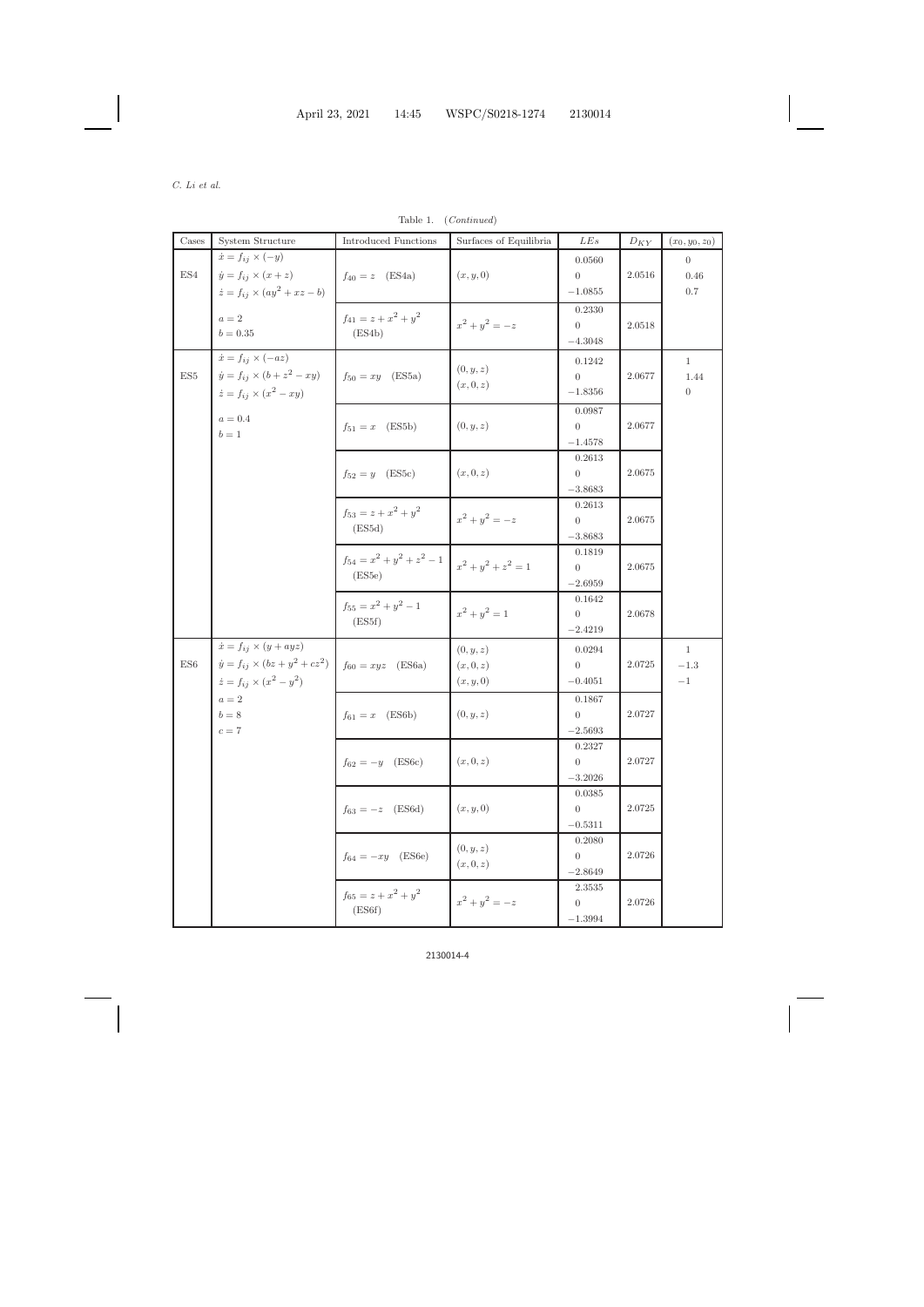| Cases                | System Structure                                                                                                  | <b>Introduced Functions</b>                 | Surfaces of Equilibria | LEs                                     | ${\cal D}_{KY}$ | $(x_0, y_0, z_0)$                         |
|----------------------|-------------------------------------------------------------------------------------------------------------------|---------------------------------------------|------------------------|-----------------------------------------|-----------------|-------------------------------------------|
| $\operatorname{ES}7$ | $\dot{x} = f_{ij} \times (ay)$<br>$\dot{y} = f_{ij} \times (xz)$<br>$\dot{z} = f_{ij} \times (-z - x^2 - byz)$    | $f_{70} = 1 - x^2 - y^2 - z^2$<br>(ES7a)    | $x^2 + y^2 + z^2 = 1$  | 0.0113<br>$\overline{0}$<br>$-0.9501$   | 2.0119          | $\overline{0}$<br>0.1<br>$\overline{0}$   |
|                      | $a=0.4$<br>$b=6$                                                                                                  | $f_{71} = 1 - x^2 - y^2$<br>(ES7b)          | $x^2 + y^2 = 1$        | 0.0115<br>$\overline{0}$<br>$-0.9654$   | 2.0119          |                                           |
|                      |                                                                                                                   | $f_{72} = 1 + x^2 - y^2$<br>(ES7c)          | $y^2 - x^2 = 1$        | 0.0124<br>$\overline{0}$<br>$-1.0416$   | 2.0119          |                                           |
| $_{\rm ESS}$         | $\dot{x} = f_{ij} \times (az + y^2)$<br>$\dot{y} = f_{ij} \times (-y + bx^2)$<br>$\dot{z} = f_{ij} \times (-xy)$  | $f_{80} = 1 - x^2 - y^2 - z^2$<br>(ES8a)    | $x^2 + y^2 + z^2 = 1$  | 0.0323<br>$\overline{0}$<br>$-0.9552$   | 2.0338          | 0.24<br>0.2<br>$\overline{0}$             |
|                      | $a=1$<br>$b=5$                                                                                                    | $f_{81} = 1 - x^2 - y^2$<br>(ES8b)          | $x^2 + y^2 = 1$        | 0.0330<br>$\overline{0}$<br>$-0.9733$   | 2.0339          |                                           |
|                      |                                                                                                                   | $f_{82} = 1 + x^2 - y^2$<br>(ES8c)          | $y^2 - x^2 = 1$        | 0.0348<br>$\overline{0}$<br>$-1.0261$   | 2.0339          |                                           |
| $_{\rm ES9}$         | $\dot{x} = f_{ij} \times (y^2 - axy)$<br>$\dot{y} = f_{ij} \times (xz)$<br>$\dot{z} = f_{ij} \times (1 - by^2)$   | $f_{90} = 1 - x^2 - y^2$<br>(ES9a)          | $x^2 + y^2 = 1$        | 0.0388<br>$\overline{0}$<br>$-1.2078$   | 2.0321          | 0.06<br>$\overline{0}$<br>$\mathbf{1}$    |
|                      | $a=5$<br>$b=7$                                                                                                    | $f_{91} = x$<br>(ES9b)                      | (0, y, z)              | 0.0028<br>$\overline{0}$<br>$-0.0875$   | 2.0318          |                                           |
|                      |                                                                                                                   | $f_{92} = 1 + x^2 - y^2$<br>(ES9c)          | $y^2 - x^2 = 1$        | 0.0399<br>$\overline{0}$<br>$-1.2485$   | 2.0320          |                                           |
|                      | $\dot{x} = f_{ij} \times (a - z^2)$<br>ES10 $\dot{y} = f_{ij} \times (xz)$<br>$\dot{z} = f_{ij} \times (y + bxz)$ | $f_{10,0} = 1 + x^2 - y^2$<br>(ES10a)       | $y^2 - x^2 = 1$        | 0.0420<br>$\overline{0}$<br>$-0.2330$   | $2.1883\,$      | $\theta$<br>$-0.08\,$<br>$\boldsymbol{0}$ |
|                      | $a=0.1\,$<br>$b=1$                                                                                                | $f_{10,1} = 1 - x^2 - y^2 - z^2$<br>(ES10b) | $x^2 + y^2 + z^2 = 1$  | 0.0316<br>$\overline{0}$<br>$-0.1671$   | 2.1891          |                                           |
|                      |                                                                                                                   | $f_{10,2} = 1 - x^2 - y^2$<br>(ES10c)       | $x^2 + y^2 = 1$        | 0.0364<br>$\boldsymbol{0}$<br>$-0.1938$ | 2.1879          |                                           |

Table 1. (*Continued* )

(*Continued* )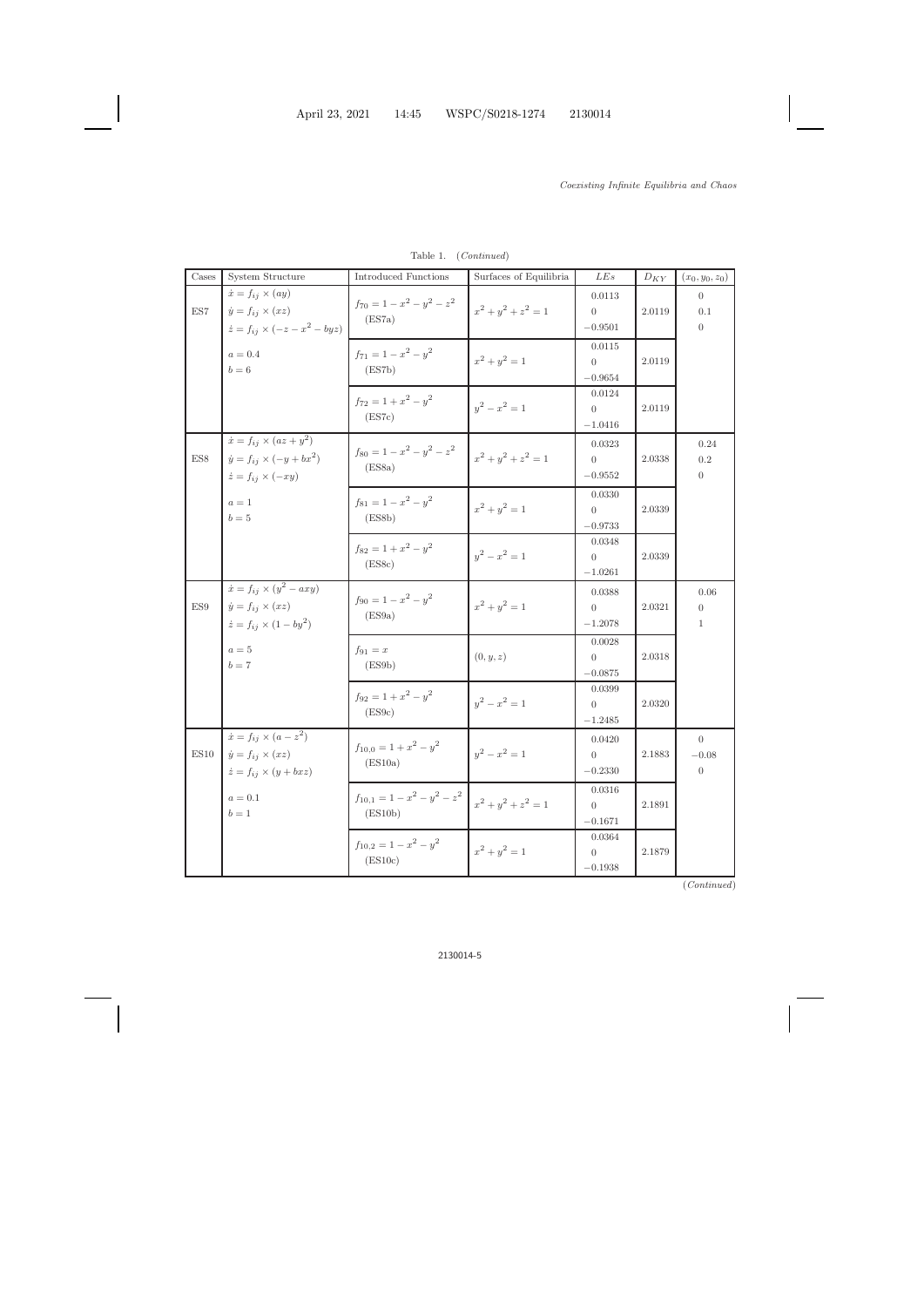| Cases | System Structure                                                                                                | <b>Introduced Functions</b>                    | Surfaces of Equilibria   | LEs                                   | ${\cal D}_{KY}$ | $(x_0, y_0, z_0)$                   |
|-------|-----------------------------------------------------------------------------------------------------------------|------------------------------------------------|--------------------------|---------------------------------------|-----------------|-------------------------------------|
| ES11  | $\dot{x} = f_{ij} \times (yz)$<br>$\dot{y} = f_{ij} \times (x - axz)$<br>$\dot{z} = f_{ij} \times (x - bz^2)$   | $f_{11,0} = z + x^2 + y^2$<br>(ES11a)          | $x^2 + y^2 = -z$         | 0.0283<br>$\Omega$<br>$-0.6171$       | 2.0458          | 0.46<br>$\overline{0}$<br>$0.8\,$   |
|       | $a=1$<br>$b = 0.6$                                                                                              | $f_{11,1} = 4.84 - x^2 - y^2 - z^2$<br>(ES11b) | $x^2 + y^2 + z^2 = 4.84$ | 0.1033<br>$\theta$<br>$-2.2565$       | 2.0458          |                                     |
|       |                                                                                                                 | $f_{11,2} = 4 - x^2 - y^2$<br>(ES11c)          | $x^2 + y^2 = 4$          | 0.1047<br>$\overline{0}$<br>$-2.2891$ | 2.0457          |                                     |
|       |                                                                                                                 | $f_{11,3} = 1 + x^2 - 0.25y^2$<br>(ES11d)      | $0.25y^2 - x^2 = 1$      | 0.0375<br>$\Omega$<br>$-0.8180$       | 2.0458          |                                     |
| ES12  | $\dot{x} = f_{ij} \times (yz)$<br>$\dot{y} = f_{ij} \times (-ax)$<br>$\dot{z} = f_{ij} \times (-z + by^2 + xz)$ | $f_{12,0} = z + x^2 - y^2$<br>(ES11a)          | $y^2 - x^2 = z$          | 0.0068<br>$\overline{0}$<br>$-0.4998$ | 2.0135          | 1<br>$\overline{0}$<br>$\mathbf{1}$ |
|       | $a=0.1$<br>$b=6$                                                                                                | $f_{12,1} = 1 + x^2 - y^2$<br>(ES12b)          | $y^2 - x^2 = 1$          | 0.0165<br>$\Omega$<br>$-1.2226$       | 2.0135          |                                     |
|       |                                                                                                                 | $f_{12,2} = z + x^2 + y^2$<br>(ES12c)          | $x^2 + y^2 = -z$         | 0.0080<br>$\overline{0}$<br>$-0.5907$ | 2.0136          |                                     |

Table 1. (*Continued*)

same core structure, including simple planes, a sphere, a circular cylinder, a hyperbolic cylinder, a paraboloid, and a saddle surface. All of the introduced equilibria exist outside the attractor without influencing the basic dynamics. For systems ES3b, ES3c, ES11b, and ES11c, the minimum radii are 5.9, 5.5, 2.2 and 2, respectively. The corresponding typical attractors with their corresponding equilibria are solved by the fourth-order Runge–Kutta method based on Matlab and are shown in Fig. [1.](#page-6-0) The time step is 0.005, and the data is 64-bit floating point number.

In fact, different equilibria can coexist in the same system if they do not intersect the attractor. For example, for the case of ES5, the newly introduced functions can be:

$$
f_{56} = x(z + x2 + y2),
$$
  
\n
$$
f_{57} = y(z + x2 + y2),
$$
  
\n
$$
f_{58} = x(1 + x2 - 0.3906y2),
$$
  
\n
$$
f_{59} = y(1 + x2 - 0.3906y2),
$$

$$
f_{5,10} = (z + x^2 + y^2)(1 + x^2 - 0.3906y^2),
$$
  
\n
$$
f_{5,11} = xy(z + x^2 + y^2),
$$
  
\n
$$
f_{5,12} = xy(1 + x^2 - 0.3906y^2),
$$
  
\n
$$
f_{5,13} = x(z + x^2 + y^2)(1 + x^2 - 0.3906y^2),
$$
  
\n
$$
f_{5,14} = y(z + x^2 + y^2)(1 + x^2 - 0.3906y^2)
$$
 and  
\n
$$
f_{5,15} = xy(z + x^2 + y^2)(1 + x^2 - 0.3906y^2);
$$

correspondingly, the derived systems share more than one surface of equilibria, as shown in Fig. [2.](#page-7-0) Offse[t boosting \[Li](#page-15-25) *[et al.](#page-16-10)*, [2019;](#page-16-10) Li *[et al.](#page-16-11)*, [2018a](#page-16-11); Li *et al.*, [2017b](#page-15-25)] can be applied to the original system to shift the attractor in case it touches the surface of equilibria.

In an extreme scenario, the expanded equilibria can form a solid space. Taking ES8 as an example; except for the isolated original equilibrium point, new functions can be introduced to embed infinitely many surfaces of equilibria and even a solid space. As shown in Table [2,](#page-7-1) the new function  $\varphi(x)$  can be defined to introduce the equilibria of the solid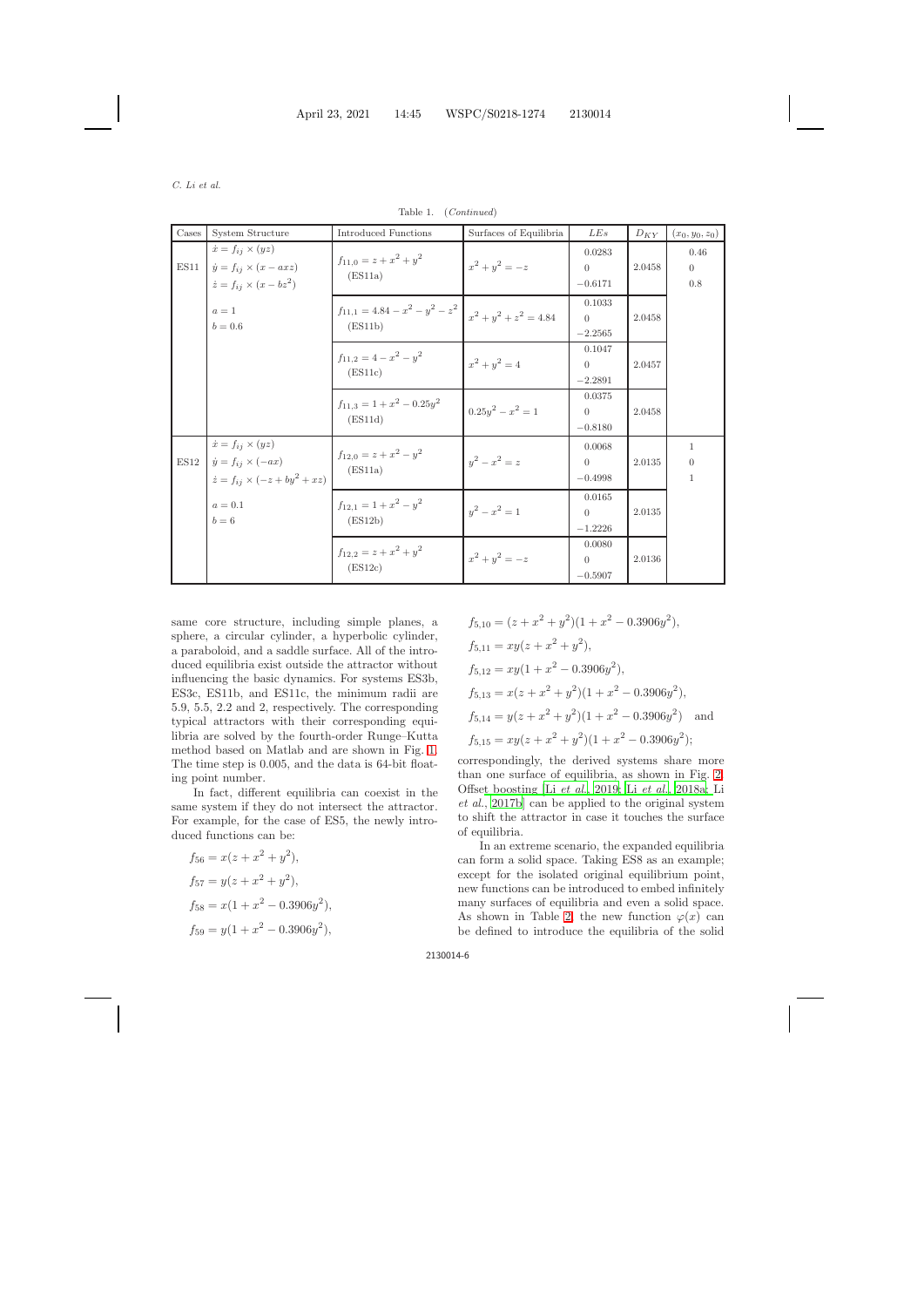







 $\mathbf{0}$ 

1

 $\overline{1}$ 

 $-1$ 

 $N - 0.5$ 













<span id="page-6-0"></span>Fig. 1. Typical phase trajectories of the cases in Table [1.](#page-2-1) (a) ES1b, (b) ES2f, (c) ES3c, (d) ES4b, (e) ES5d, (f) ES6e, (g) ES7b, (h) ES8c, (i) ES9c, (j) ES10b, (k) ES11d, and (l) ES12b.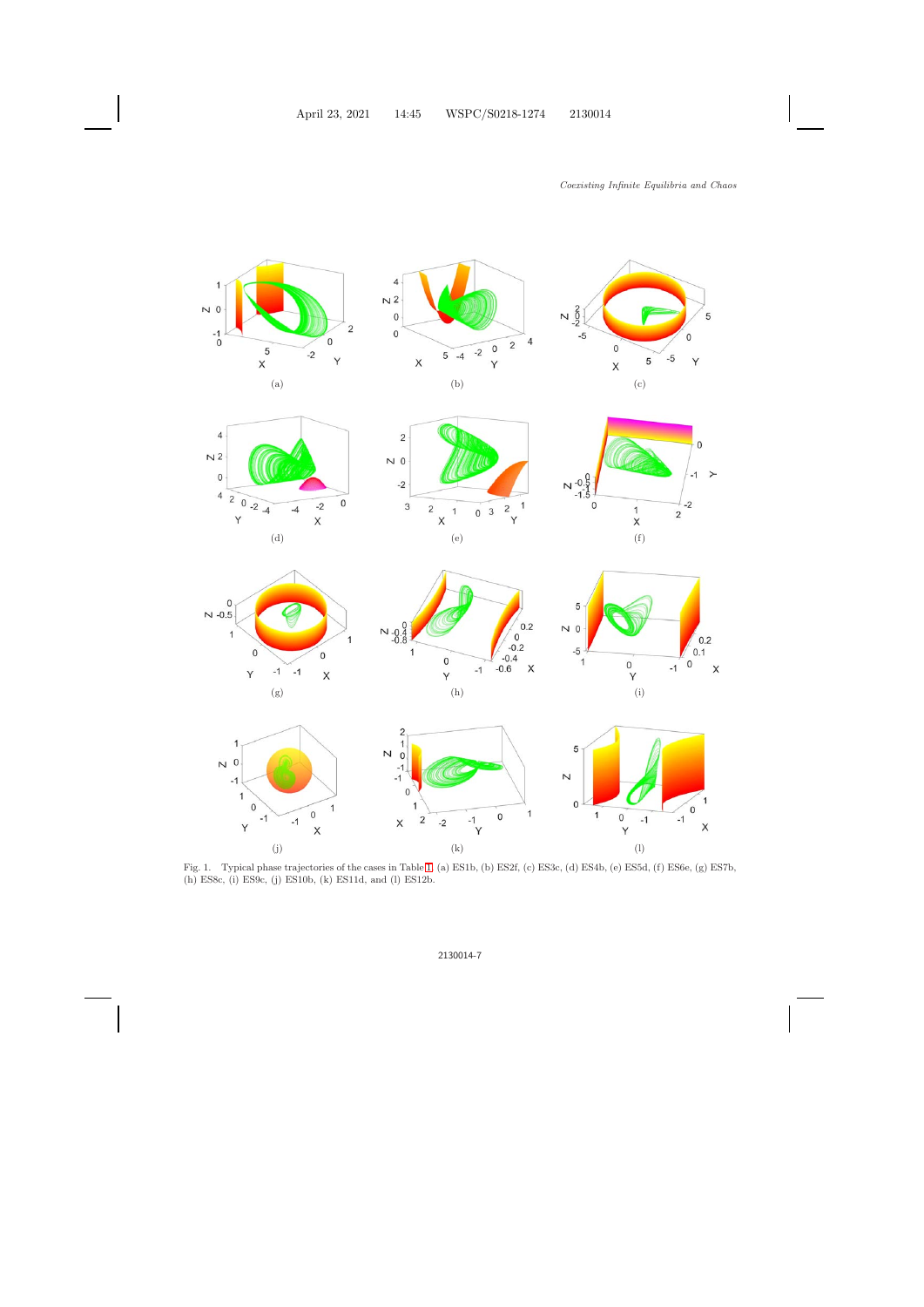*C. Li et al.*



<span id="page-7-0"></span>Fig. 2. Coexisting surfaces of equilibria and chaos in the case of ES5: (a)  $f_{5,10}$ , (b)  $f_{5,11}$ , (c)  $f_{5,12}$ , (d)  $f_{5,13}$ , (e)  $f_{5,14}$  and  $(f) f_{5,15}.$ 

<span id="page-7-1"></span>

|  |  |  |  |  | Table 2. Chaotic flows induced from ES8 with a solid space of equilibria. |
|--|--|--|--|--|---------------------------------------------------------------------------|
|  |  |  |  |  |                                                                           |

| Case | System Structure                                                              | Introduced Functions                                                  | Surfaces of Equilibria                             | $(x_0, y_0, z_0)$ |
|------|-------------------------------------------------------------------------------|-----------------------------------------------------------------------|----------------------------------------------------|-------------------|
| ES8  | $\dot{x} = f_{ij} \times (az + y^2)$<br>$\dot{y} = f_{ij} \times (-y + bx^2)$ | $f_{83} = \varphi[-(x + 0.6)]$ (ES8d)                                 | $x \le -0.6$                                       | 0.24<br>0.2       |
|      | $\dot{z} = f_{ij} \times (-xy)$                                               | $f_{84} = \varphi [0.04 - (x + 0.6)^2 - y^2 - (z + 0.6)^2]$<br>(ES8e) | $(x+0.6)^{2} + y^{2} + (z+0.6)^{2}$<br>$\leq 0.04$ | $\theta$          |
|      | $a=1$<br>$b=5$                                                                | $f_{85} = \varphi [0.04 - (x + 0.6)^2 - y^2]$ (ES8f)                  | $(x+0.6)^2 + y^2 \le 0.04$                         |                   |
|      |                                                                               | $f_{86} = \varphi[-(1+x^2-y^2)]$ (ES8g)                               | $y^2 - x^2 > 1$                                    |                   |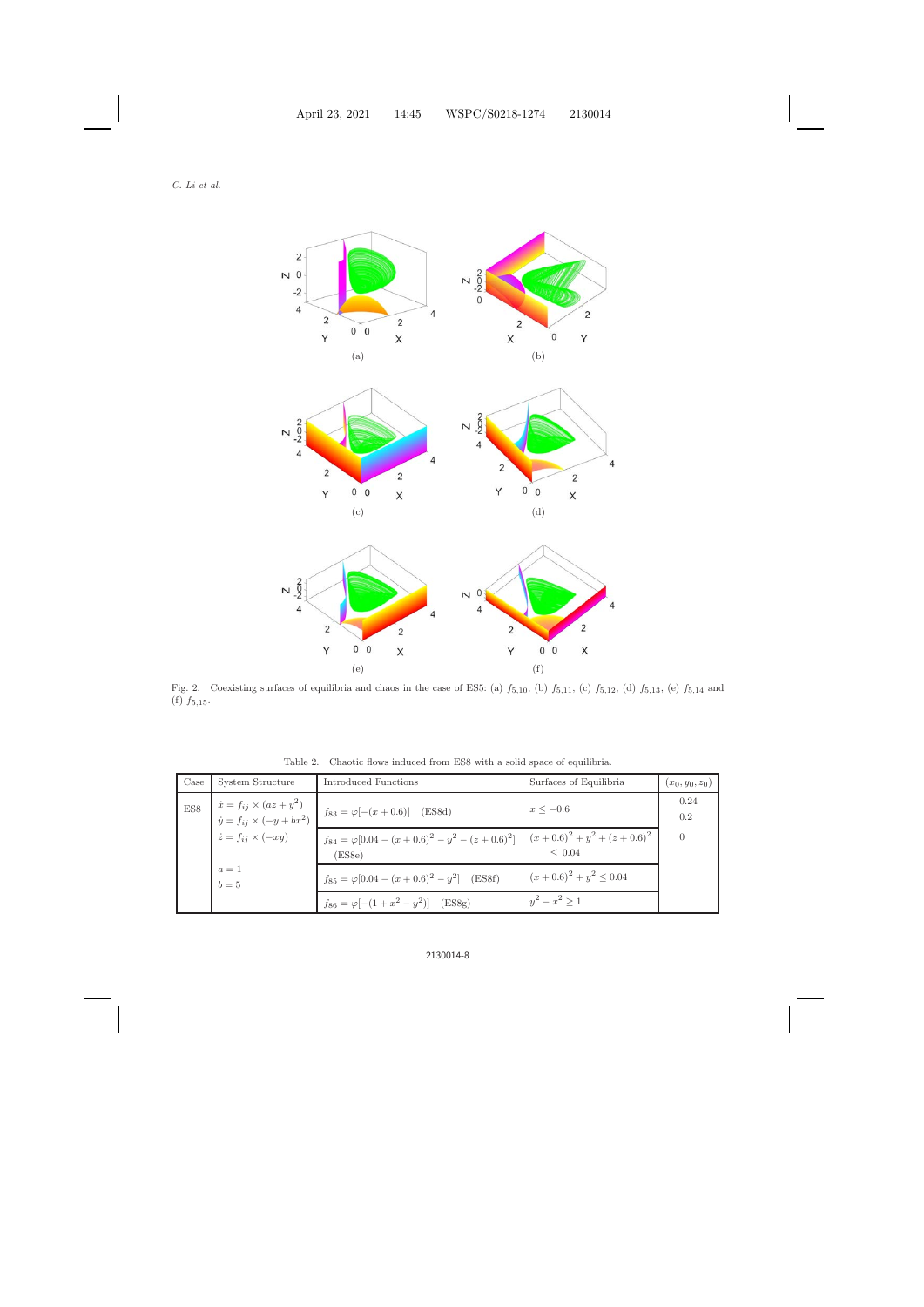

Fig. 3. Coexisting solid space of equilibria and chaos in the case of ES8: (a) ES8d, (b) ES8e, (c) ES8f and (d) ES8g.

<span id="page-8-4"></span><span id="page-8-0"></span>space,

$$
\varphi(x) = \begin{cases} 0, & x \ge 0, \\ 1, & x < 0. \end{cases} \tag{1}
$$

Therefore, a cubic, sphere, cylinder, or even a hyperboloid space of equilibria can be planted into the body of chaotic systems, whose phase trajectories and equilibria are shown in Fig. [3.](#page-8-0) Furthermore, if  $f_{ij} = 1$ , all of the core systems share the same shapes of the chaotic attractor.

<span id="page-8-1"></span>Similarly, lines of equilibria can be introduced in chaotic systems. Taking ES5 as an example,

$$
\begin{cases}\n\dot{x} = x \times (-az) \\
\dot{y} = y \times (b + z^2 - xy) \\
\dot{z} = y \times (x^2 - xy)\n\end{cases} (2)
$$

$$
\begin{cases}\n\dot{x} = \text{sgn}[x(x+1)] \times (-az) \\
\dot{y} = \text{sgn}[y(y+1)] \times (b+z^2 - xy) \\
\dot{z} = \text{sgn}[y(y+1)] \times (x^2 - xy).\n\end{cases} (3)
$$

The corresponding phase trajectories are shown in Fig. [4.](#page-8-2) Here, in the above systems [\(2\)](#page-8-1) and [\(3\)](#page-8-1), the newly introduced functions in three dimensions are different, and usually the signum function is used to remove the amplitude information [\[Li & Sprott](#page-15-26), [2017](#page-15-26)]. Surfaces of equilibria can be introduced to the ch[aotic flows with a line of equilibria \[](#page-15-27)Jafari & Sprott, [2013b\]](#page-15-27). Taking LE1 as an example,

<span id="page-8-3"></span>
$$
\begin{cases}\n\dot{x} = g_i \times (y), \\
\dot{y} = g_i \times (-x + yz), \\
\dot{z} = g_i \times (-x - axy - bxz).\n\end{cases} (4)
$$



<span id="page-8-2"></span>Fig. 4. Coexisting lines of equilibria and chaos in the derived system of ES5: (a) System [\(2\)](#page-8-1) and (b) system [\(3\)](#page-8-1).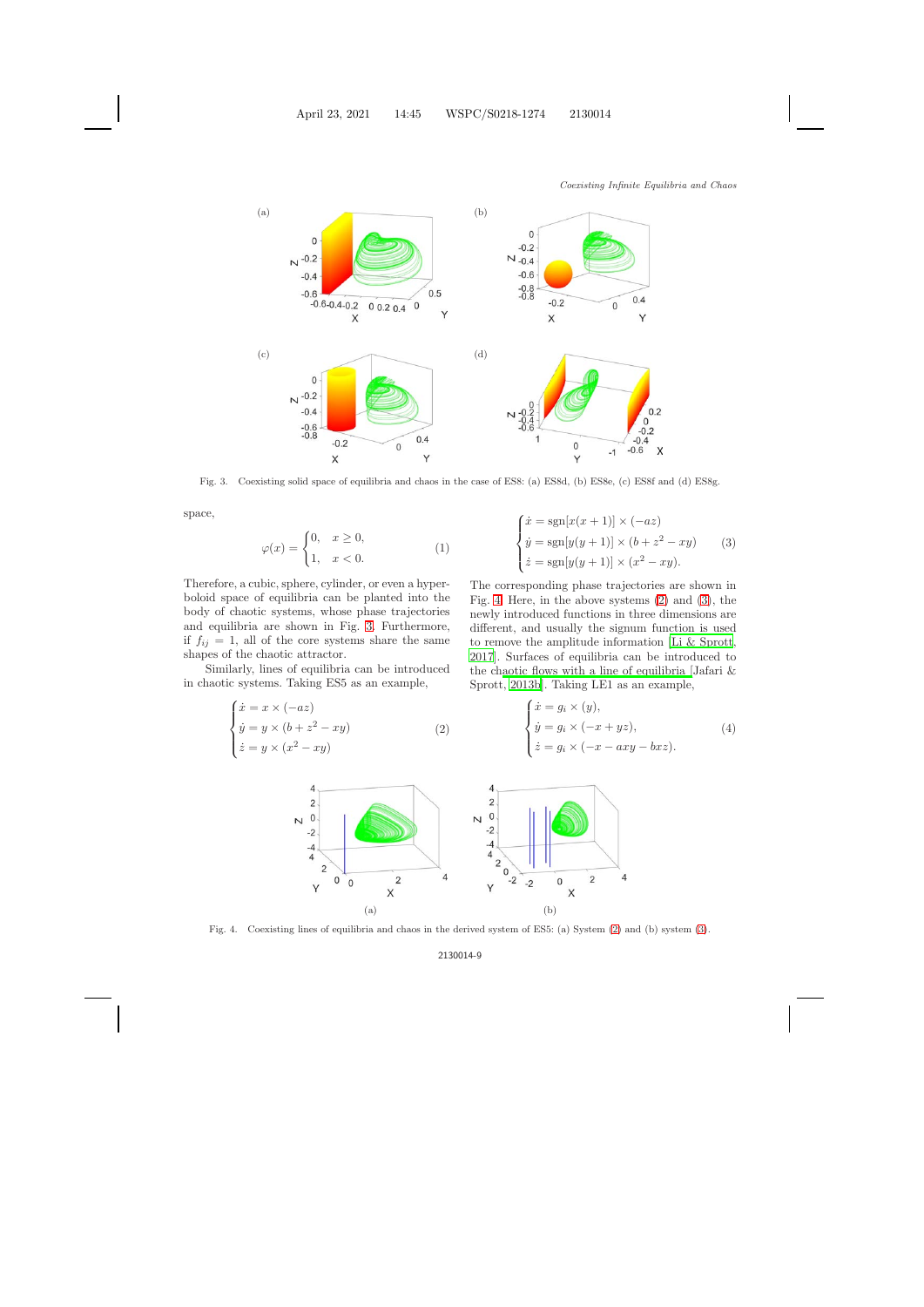

<span id="page-9-1"></span>Fig. 5. Coexisting line and surface of equilibria and chaos of system [\(4\)](#page-8-3): (a) Surface  $x = 1$ , (b) surface  $x = \pm 1$ , (c) surface  $x^{2} + y^{2} = 1$  and (d) surface  $y^{2} - x^{2} = 1$ .

When  $g_i = 1 - x, 1 - x^2, x^2 + y^2 - 1, 1 + x^2 - y^2$ , coexisting surfaces of equilibria are introduced in the chaotic flow with a line of equilibria, as shown in Fig. [5.](#page-9-1)

# <span id="page-9-0"></span>**3. Frequency Control and Dynamical Analysis**

As conjectured, the derived flows with different types of equilibria exhibit almost the same fundamental dynamical behavior. The introduced equilibria result from the unified functions in all dimensions. Generally, for a dynamical system such as

$$
\dot{X} = F(X), \quad X = (x_1, x_2, \dots, x_n)^{\mathrm{T}},
$$

$$
F = (f_1, f_2, \dots, f_n)^{\mathrm{T}},
$$

$$
\dot{X} = (\dot{x}_1, \dot{x}_2, \dots, \dot{x}_n)^{\mathrm{T}}
$$

$$
= \left(\frac{dx_1}{dt}, \frac{dx_2}{dt}, \dots, \frac{dx_n}{dt}\right)^{\mathrm{T}},
$$

a positive real constant  $c$  in the differential equation  $X = cF(X)$  only introduces a time scaling since the transformation  $t \to \frac{t}{c}$  can restore the equation to its original form. The function in the equation  $\ddot{X} = g(X)F(X)$  produces a surface of equilibria  $g(X) = 0$  and simultaneously modifies

the frequency and revises the dynamics accordingly. Taking system ES5 as an example, the projection of the chaotic attractor is located in the first quadrant in the  $x-y$  plane; therefore, we introduce a flexible offset-boostable plane in the core structure ES5 as follows:

$$
\begin{cases}\n\dot{x} = (x - d) \times (-az) \\
\dot{y} = (x - d) \times (b + z^2 - xy) \\
\dot{z} = (x - d) \times (x^2 - xy).\n\end{cases}
$$
\n(5)

<span id="page-9-4"></span><span id="page-9-2"></span>When the distance between the attractor and the plane  $x = d$  varies, the frequency of the chaotic oscillation is nearly linearly rescaled, and finally, the system ends in a limit cycle as shown in Fig. [6.](#page-10-0) Another plane  $y = d$  produces the same influence as shown in Fig. [7](#page-10-1) when it is introduced in the core system ES5:

$$
\begin{cases}\n\dot{x} = (y - d) \times (-az), \\
\dot{y} = (y - d) \times (b + z^2 - xy), \\
\dot{z} = (y - d) \times (x^2 - xy).\n\end{cases}
$$
\n(6)

<span id="page-9-3"></span>The effect of the surface of equilibria can be clearly identified by the offset d in the function  $f = x$ d. When the offset d increases from  $-2$  to 0.8,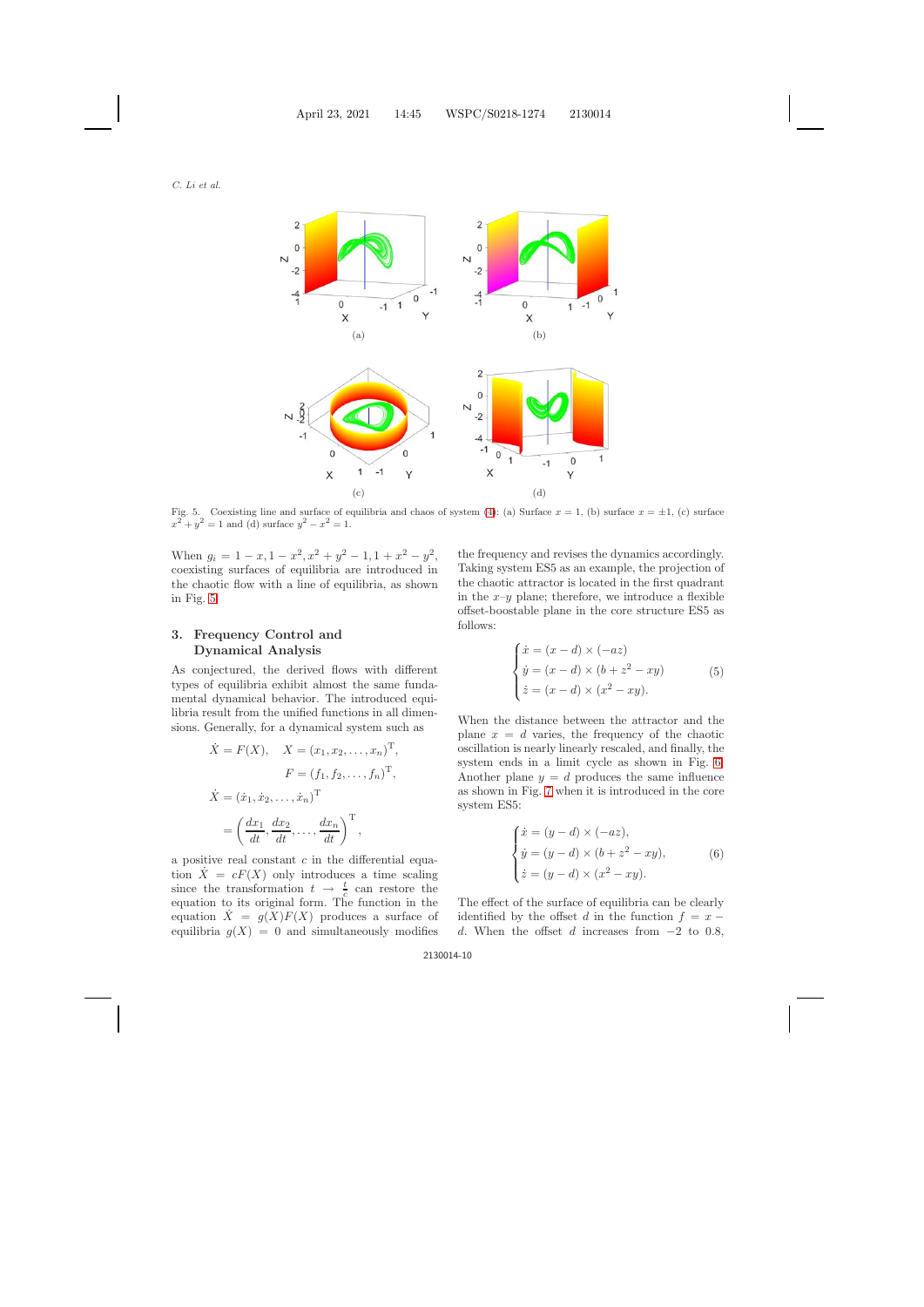

<span id="page-10-0"></span>Fig. 6. Dynamical evolution of system [\(5\)](#page-9-2) under the plane of  $x = d$ : (a) Lyapunov exponents and (b) bifurcation diagram.



<span id="page-10-1"></span>Fig. 7. Dynamical evolution of system [\(6\)](#page-9-3) under the plane of  $y = d$ : (a) Lyapunov exponents and (b) bifurcation diagram.

systems [\(5\)](#page-9-2) and [\(6\)](#page-9-3) remain dominantly chaotic with linearly rescaled Lyapunov exponents and finally end in a periodic oscillation. A larger Lyapunov exponent indicates a high frequency as shown in Fig. [8.](#page-10-2) The effect of the frequency rescaling can be enlarged by the power function. When  $f = x, x^2, x^3$ , the frequency is modified in the positive correlation shown in Fig. [9.](#page-10-3) The offset in the z-dimension



<span id="page-10-2"></span>Fig. 8. Phase trajectory of system [\(5\)](#page-9-2) with  $a = 0.4$  and  $b = 1$  in the  $x - y$  plane: (a)  $d = -10$  and (b)  $d = 0.1$ .



<span id="page-10-3"></span>Fig. 9. Frequency rescaled by power functions in system ES5 with  $a = 0.4$  and  $b = 1$ : (a) Chaotic signal of  $x(t)$  and (b) frequency spectrum of  $x(t)$ .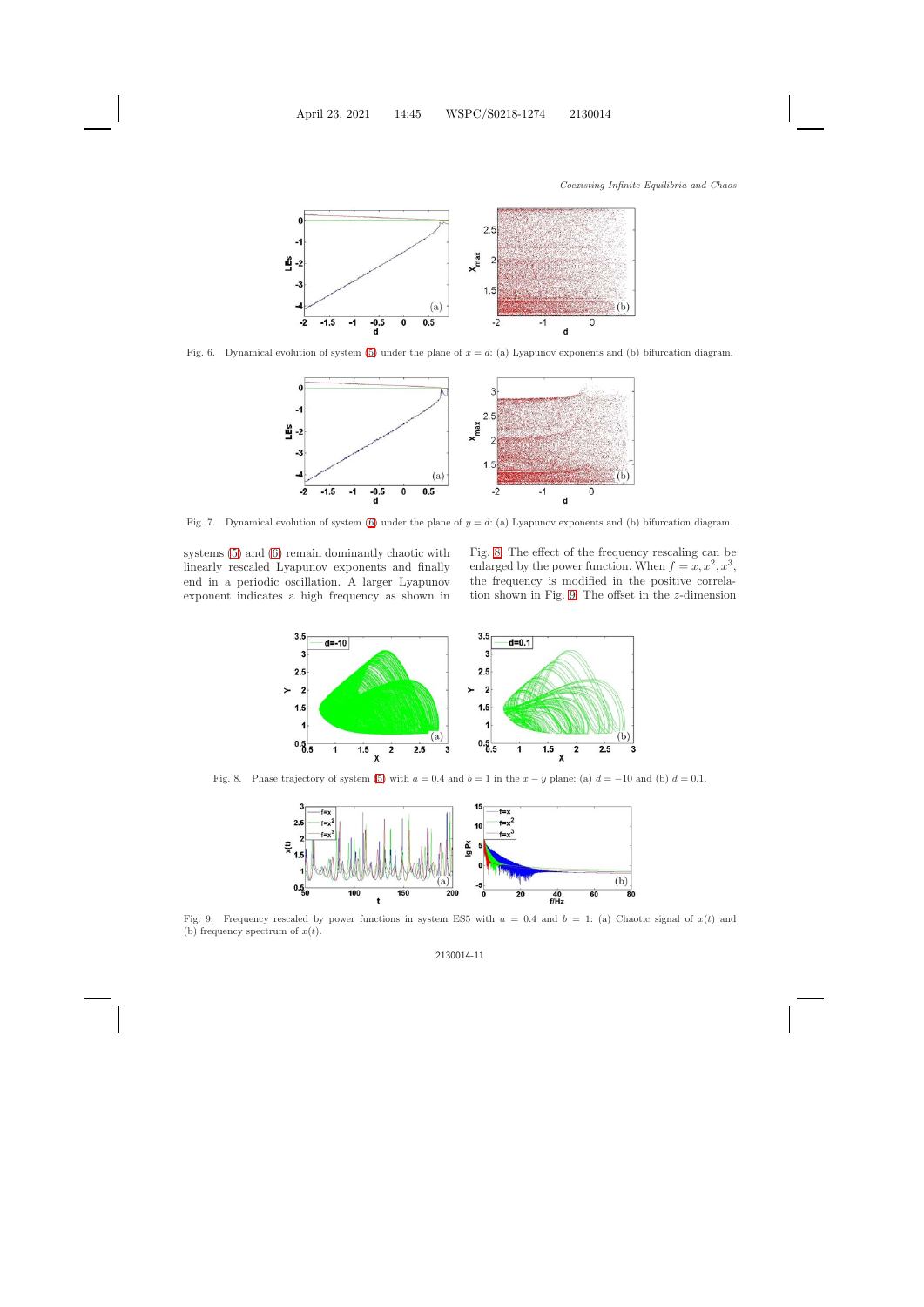

<span id="page-11-0"></span>Fig. 10. Frequency rescaled by other offset-boosted planes in system ES5 with  $a = 0.4$  and  $b = 1$ : (a) Chaotic signal of  $x(t)$ and (b) frequency spectrum of  $x(t)$ .



Fig. 11. Lyapunov exponents and bifurcation diagram of chaotic system ES5a.

<span id="page-11-1"></span>

<span id="page-11-2"></span>Fig. 12. Simultaneously appearing periodic oscillations in systems ES5b and ES5d.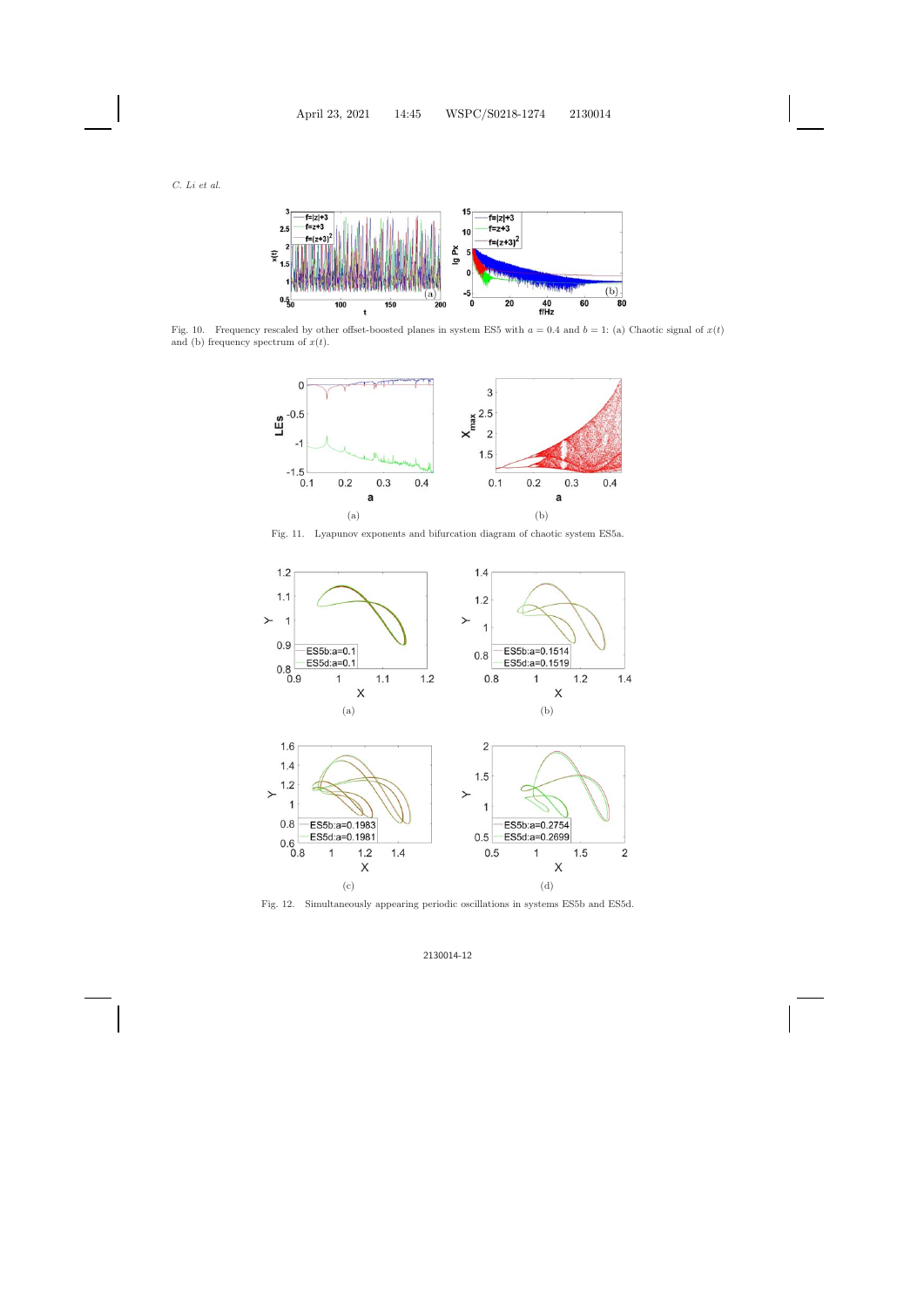*Coexisting Infinite Equilibria and Chaos*

can also produce surfaces of equilibria when  $f =$  $|z| + 3, z + 3, (z + 3)^2$ , providing frequency rescaling as shown in Fig. [10.](#page-11-0)

For the fixed surfaces of equilibria, taking ES5 as an example, all of the systems exhibit a similar period-doubling bifurcation as shown in Fig. [11.](#page-11-1) Specifically, limit cycles appear almost in the same periodic windows. Period-1, period-2, period-4, and period-3 cycles appear simultaneously in systems ES5b and ES5d as shown in Fig. [12.](#page-11-2) Furthermore, it is found that many of these cases with surfaces of equilibria exhibit the same fundamental dynamics when the equilibria are removed.

#### <span id="page-12-0"></span>**4. Circuit Implementation**

To verify the chaotic flows with surfaces of equilibria, electrical circuit simulations were carried out as follows. Taking system ES5d as an example, a circuit schematic is designed as shown in Fig. [13,](#page-12-1) and the circuit equation is

$$
\begin{cases}\n\dot{x} = f \times \frac{R_2}{R_4 C_1} \left( -\frac{1}{R_3} z \right), \\
\dot{y} = f \times \frac{R_7}{R_9 C_2} \left( \frac{1}{R_{11}} + \frac{1}{R_8} z^2 - \frac{1}{R_{12}} xy \right), \\
\dot{z} = f \times \frac{R_{14}}{R_{16} C_3} \left( \frac{1}{R_{15}} x^2 - \frac{1}{R_{18}} xy \right), \\
f = R_{20} \left( \frac{R_1}{R_5 R_{22}} x^2 + \frac{R_6}{R_{10} R_{21}} y^2 + \frac{R_{13}}{R_{17} R_{19}} z \right).\n\end{cases} (7)
$$

Here, the parameters are set as  $R_1 = R_3 = R_4 =$  $R_5 = R_6 = R_7 = R_8 = R_9 = R_{10} = R_{11} =$  $R_{12} = R_{13} = R_{14} = R_{15} = R_{16} = R_{17} = R_{18} =$  $R_{19} = R_{20} = R_{21} = R_{22} = 10 \text{ k}\Omega$ ,  $R_2 = 4 \text{ k}\Omega$  and  $C_1 = C_2 = C_3 = 100$  nF. Small capacitor values are selected for suitable time rescaling. The initial values are 1 V, 1.44 V, and 0 V, respectively. All the operational amplifiers are LM741H, which are powered with  $V_{CC} = 15 \text{ V}$  and  $V_{EE} = -15 \text{ V}$ . For the



<span id="page-12-1"></span>Fig. 13. Circuit schematic of system ES5d.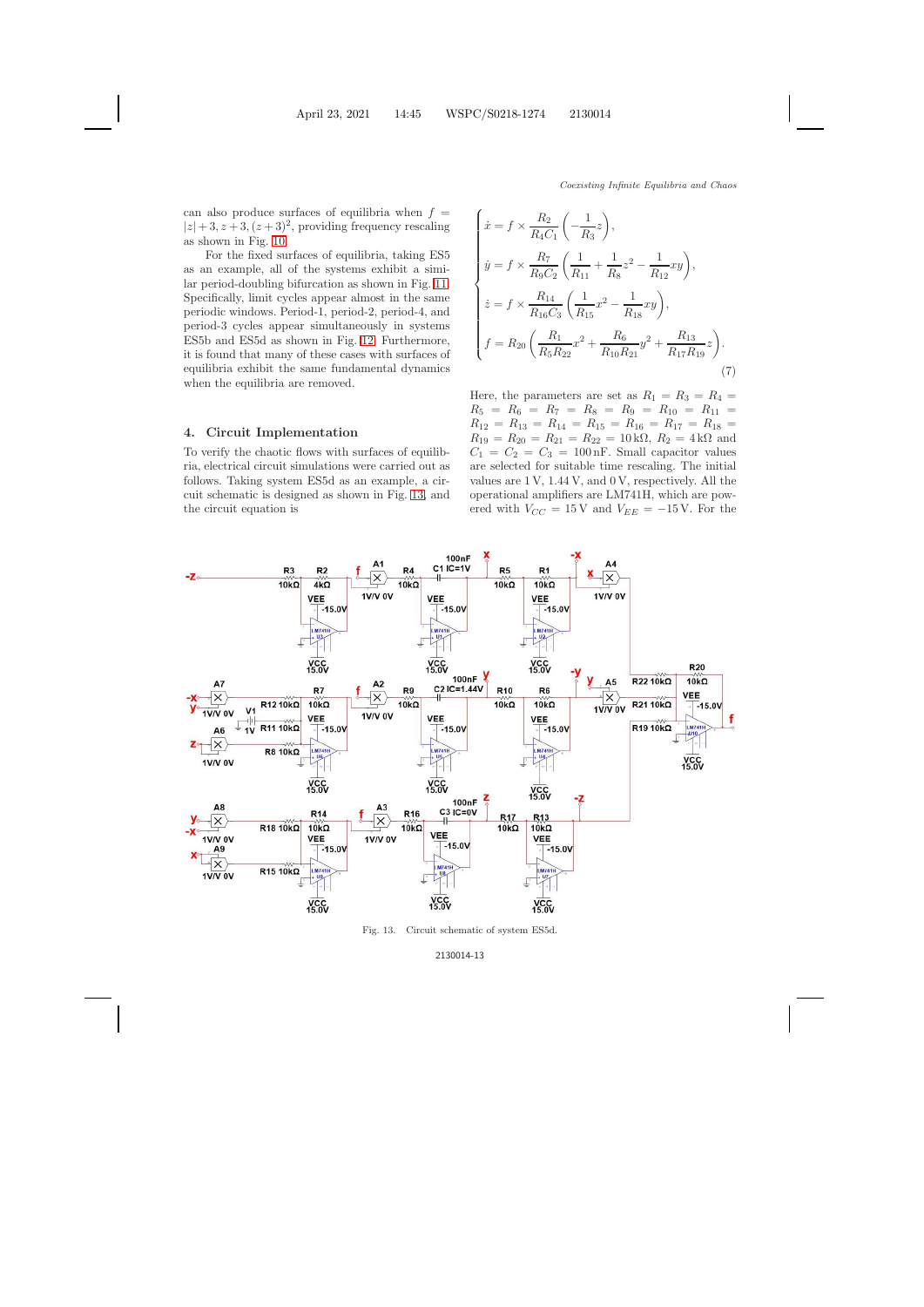

<span id="page-13-0"></span>Fig. 14. Phase trajectory of system ES5d on the oscilloscope: (a)  $x-y$  plane and (b)  $y-z$  plane.

multiplier, the scaling parameters are  $A_1 = A_2 =$  $A_3 = A_4 = A_5 = 1 \text{ V/V}$ . The newly introduced equilibria become a "wall" of multipliers, which introduces feedback into the core structure. In fact, this wall of equilibria does not influence the attractor while providing a new parasitic position for the system when the initial conditions are present. The phase trajectory of system ES5d on the oscilloscope is shown in Fig. [14.](#page-13-0)

To observe the influence of the distance between the surface of equilibria and the attractor, an offset-boostable plane is introduced in the core system ES5. The corresponding circuit schematic is designed as shown in Fig. [15,](#page-13-1) and the circuit



<span id="page-13-1"></span>Fig. 15. Circuit schematic of system [\(5\)](#page-9-4).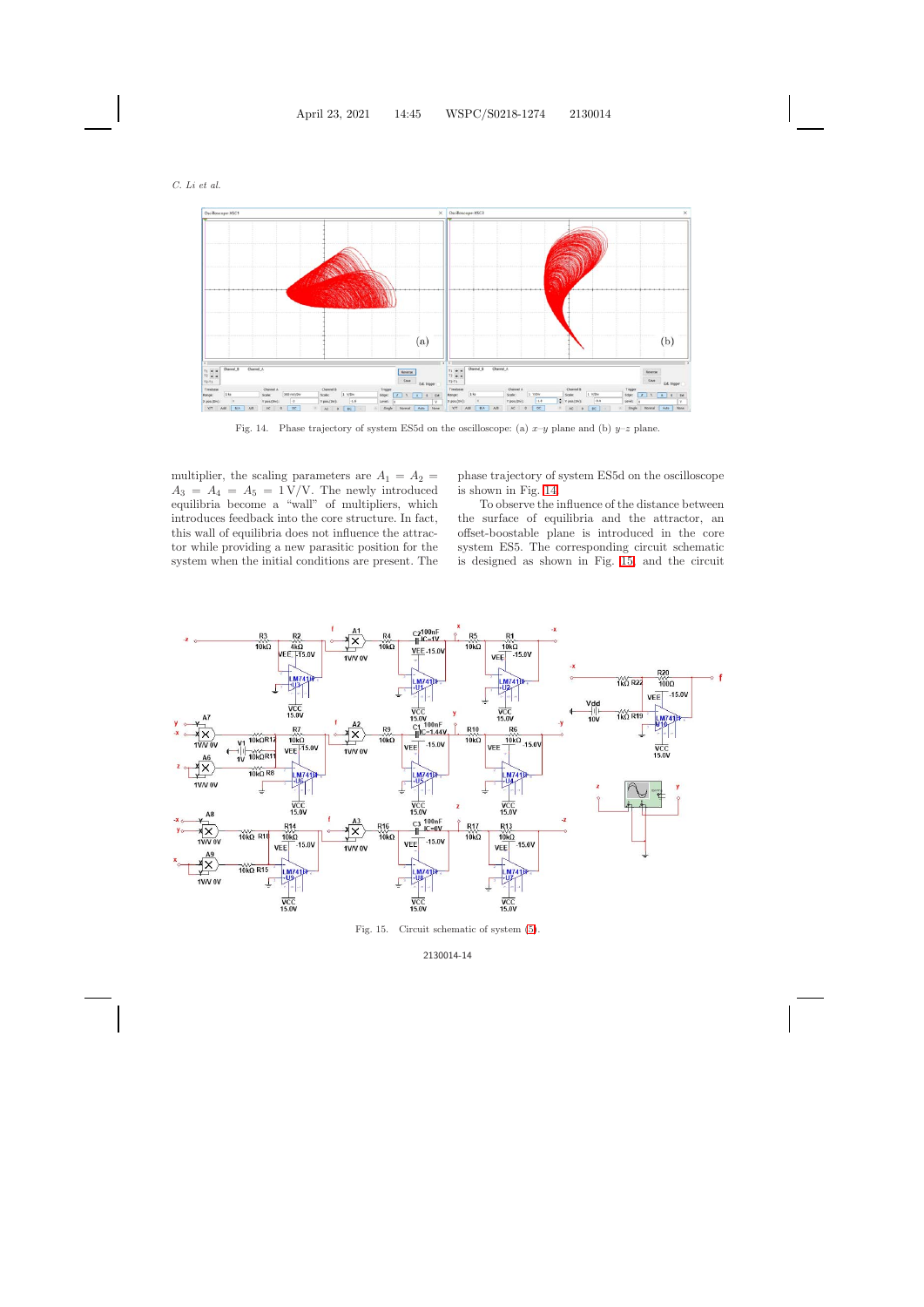

<span id="page-14-0"></span>Fig. 16. Phase trajectory of system [\(5\)](#page-9-2) on the simulated oscilloscope in the x–y plane: (a)  $R_{19} = R_{20} = R_{22} = 1 \text{ k}\Omega$ , and  $V_{dd} = -10$  and (b)  $R_{19} = R_{20} = R_{22} = 100 \Omega$ , and  $V_{dd} = 0.1$ .

equation is

$$
\begin{cases}\n\dot{x} = f \times \frac{R_2}{R_4 C_1} \left( -\frac{1}{R_3} z \right), \\
\dot{y} = f \times \frac{R_7}{R_9 C_2} \left( \frac{1}{R_{11}} + \frac{1}{R_8} z^2 - \frac{1}{R_{12}} xy \right), \\
\dot{z} = f \times \frac{R_{14}}{R_{16} C_3} \left( \frac{1}{R_{15}} x^2 - \frac{1}{R_{18}} xy \right), \\
f = R_{20} \left( \frac{R_1}{R_5 R_{22}} x - \frac{R_1}{R_5 R_{19}} V_{dd} \right).\n\end{cases} \tag{8}
$$

Here, the parameters are set as  $R_1 = R_3 = R_4 =$  $R_5 = R_6 = R_7 = R_8 = R_9 = R_{10} = R_{11} =$  $R_{12} = R_{13} = R_{14} = R_{15} = R_{16} = R_{17} =$  $R_{18} = R_{19} = R_{22} = 10 \text{ k}\Omega, R_{2} = 4 \text{ k}\Omega \text{ and}$  $C_1 = C_2 = C_3 = 100$  nF. Select  $R_{19} = R_{20} = R_{22}$  $100 \Omega$  and  $R_{19} = R_{20} = R_{22} = 1 \text{ k}\Omega$  for different offset-boosting. As shown in Fig. [8,](#page-10-2) it is clear that the frequency of the chaotic attractor of system [\(5\)](#page-9-2) is modified accordingly. A larger offset produces a higher frequency as shown in Fig. [16.](#page-14-0)

#### **5. Conclusion and Discussion**

Chaotic systems with infinitely many equilibria are discussed in this paper. Specifically, extra functions are introduced in the differential equation in a unified or slightly different manner to construct lines, surfaces, or even a solid space of equilibria. Following this method, additional cases of chaotic systems with surfaces, lines or even a solid space of equilibria are constructed based on the previously found elegant flows. In fact, if the surface does not intersect the existing attractor in the core structure, any desired equilibria of a particular type can be introduced into the core structure. Note that for considering dynamical systems generated by ODEs, their limit objects (like attractors) and limit quantities (like  $LES$  and  $D_{KY}$ ) should be investigated, and one should study the existence and uniqueness of ODE solutions and extensibility of these solutions over time to positive infinity [\[Kuznetsov](#page-15-28) *et al.*, [2018](#page-15-28); [Leonov](#page-15-29) *et al.*, [2015\]](#page-15-29). In this work many of those induced systems are artificially constructed with continuous yet nonsmooth functions in their right-hand side (such as the function in Eq. [\(1\)](#page-8-4), or the absolute value function) and even discontinuous signum functions, further investigation on Lipschitz condition or the boundedness of solutions is suggested in the future for ensuring that the ODEs indeed generate dynamical systems.

Offset-boosting makes the surface farther from or closer to the attractor in the core system, providing time rescaling, which influences the frequency without changing the basic dynamics. Newly equipped surfaces of equilibria can be introduced and superimposed, which provides an additional parameter to vary. A bifurcation analysis shows that the fundamental dynamics are almost independent of the newly introduced infinite equilibria in some circumstances. Dynamical maps or basins of attraction analysis are suggested to enhance this claim for further exploration. The circuit simulations agree with the numerical simulation. The possible practical application of the developed systems is that in such systems those newly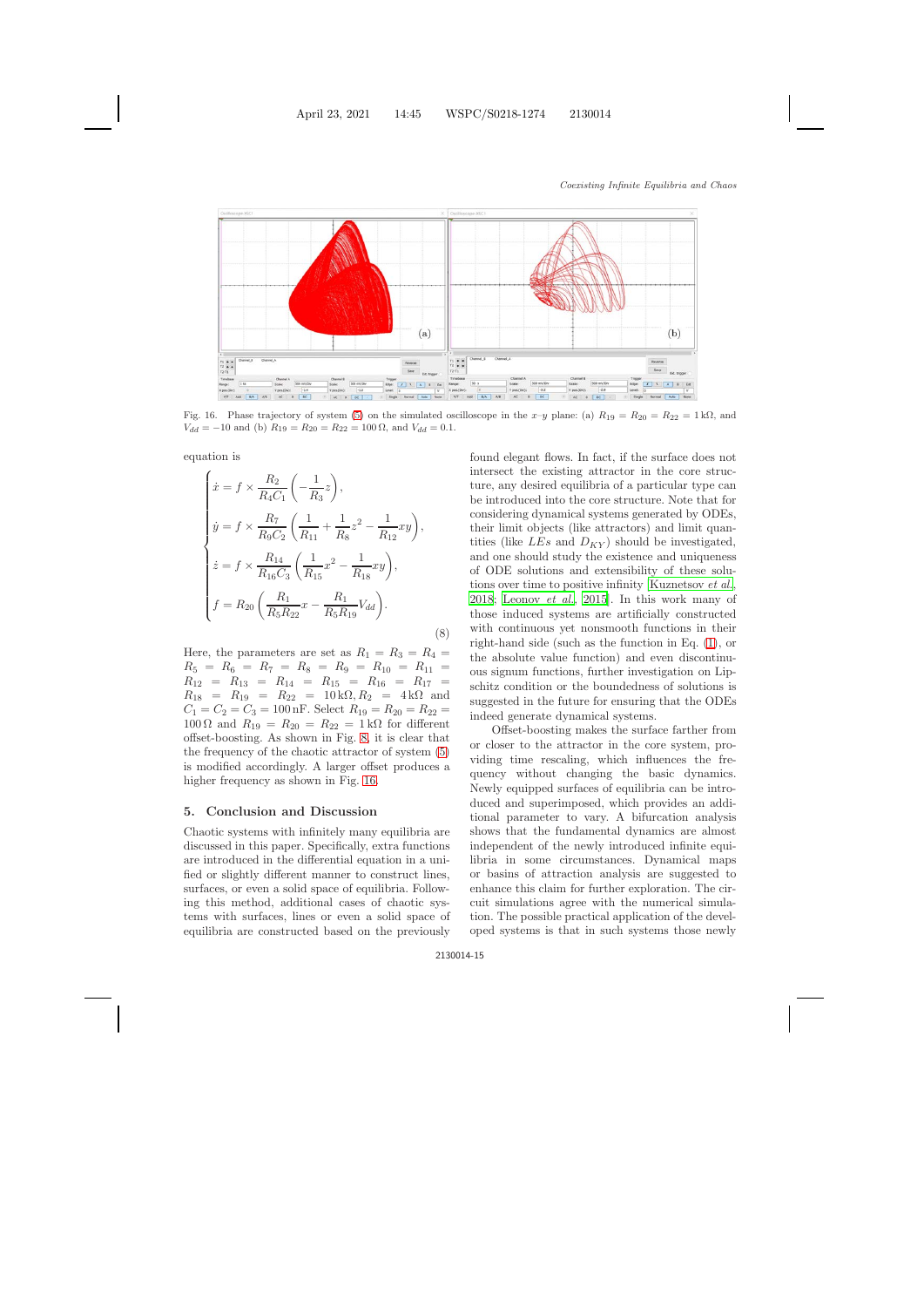#### *C. Li et al.*

equipped surfaces of equilibria can be applied for controlling the system to various stabilities.

# **Acknowledgments**

This work was supported financially by the National Natural Science Foundation of China (Grant Nos. 61871230 and 61971228), the Natural Science Foundation of Jiangsu Province (Grant No. BK20181410), and a project funded by the Priority Academic Program Development of Jiangsu Higher Education Institutions (PAPD).

# **Conflict of Interest**

The authors declare that they have no conflict of interest.

# <span id="page-15-0"></span>**References**

- <span id="page-15-6"></span>Akgul, A., Calgan, H., Koyuncu, I., Pehlivan, I. & Istanbullu, A. [2016] "Chaos-based engineering applications with a 3D chaotic system without equilibrium points," *Nonlin. Dyn.* **84**, 481–495.
- <span id="page-15-22"></span>Bao, B., Jiang, T., Xu, Q., Chen, M., Wu, H. & Hu, Y. [2016] "Coexisting infinitely many attractors in active band-pass filter-based memristive circuit," *Nonlin. Dyn.* **86**, 1711–1723.
- <span id="page-15-15"></span>Bao, B., Jiang, T., Wang, G., Jin, P., Bao, H. & Chen, M. [2017] "Two-memristor-based Chua's hyperchaotic circuit with plane equilibrium and its extreme multistability," *Nonlin. Dyn.* **89**, 1–15.
- <span id="page-15-8"></span>Deng, Q. & Wang, C. [2019] "Multi-scroll hidden attractors with two stable equilibrium points," *Chaos* **29**, 093112.
- <span id="page-15-14"></span>Ekmekci, A. & Rockwell, D. [2010] "Effects of a geometrical surface disturbance on flow past a circular cylinder: A large-scale spanwise wire," *J. Fluid Mech.* **665**, 120–157.
- <span id="page-15-5"></span>Jafari, S. & Sprott, J. C. [2013a] "Elementary quadratic chaotic flows with no equilibria," *Phys. Lett. A* **377**, 699–702.
- <span id="page-15-27"></span><span id="page-15-11"></span>Jafari, S. & Sprott, J. C. [2013b] "Simple chaotic flows with a line equilibrium," *Chaos Solit. Fract.* **57**, 79–84.
- <span id="page-15-7"></span>Jafari, S., Pham, V. T. & Kapitaniak, T. [2016a] "Multiscroll chaotic sea obtained from a simple 3D system without equilibrium," *Int. J. Bifurcation and Chaos* **26**, 1650031-1–7.
- <span id="page-15-16"></span>Jafari, S., Sprott, J. C. & Molaie, M. [2016b] "A simple chaotic flow with a plane of equilibria," *Int. J. Bifurcation and Chaos* **26**, 1650098-1–6.
- <span id="page-15-24"></span>Jafari, S., Sprott, J. C., Pham, V. T., Volos, C. & Li, C. [2016c] "Simple chaotic 3D flows with surfaces of equilibria," *Nonlin. Dyn.* **86**, 1–10.
- <span id="page-15-21"></span>Kuznetsov, A. P., Kuznetsov, S. P., Mosekilde, E. & Stankevich, N. V. [2013] "Generators of quasiperiodic oscillations with three-dimensional phase space," *Eur. Phys. J. Special Topics* **222**, 2391–2398.
- <span id="page-15-28"></span>Kuznetsov, N. V., Leonov, G. A., Mokaev, T. N., Prasad, A. & Shrimali, M. D. [2018] "Finite-time Lyapunov dimension and hidden attractor of the Rabinovich system," *Nonlin. Dyn.* **92**, 267–285.
- <span id="page-15-23"></span>Lai, Q. & Chen, S. [2016] "Generating multiple chaotic attractors from Sprott B system," *Int. J. Bifurcation and Chaos* **26**, 1650177-1–13.
- <span id="page-15-2"></span>Leonov, G. A., Vagaitsev, V. I. & Kuznetsov, N. V. [2011] "Localization of hidden Chua's attractors," *Phys. Lett. A* **375**, 2230.
- <span id="page-15-3"></span>Leonov, G. A., Vagaitsev, V. I. & Kuznetsov, N. V. [2012] "Hidden attractor in smooth Chua systems," *Physica D* **241**, 1482.
- <span id="page-15-1"></span>Leonov, G. A. & Kuznetsov, N. V. [2013a] "Hidden attractors in dynamical systems from hidden oscillations in Hilbert–Kolmogov, Aizerman, and Kalman problems to hidden chaotic attractors in Chua circuits," *Int. J. Bifurcation and Chaos* **23**, 1330002-1– 69.
- <span id="page-15-20"></span>Leonov, G. A. & Kuznetsov, N. V. [2013b] *Prediction of Hidden Oscillations Existence in Nonlinear Dynamical Systems*: *Analytics and Simulation* (Springer International Publishing).
- <span id="page-15-29"></span><span id="page-15-4"></span>Leonov, G. A., Kuznetsov, N. V. & Mokaev, T. N. [2015] "Homoclinic orbits, and self-excited and hidden attractors in a Lorenz-like system describing convective fluid motion," *Eur. Phys. J. Special Topics* **224**, 1421.
- <span id="page-15-9"></span>Li, C. & Sprott, J. C. [2013] "Multistability in a butterfly flow," *Int. J. Bifurcation and Chaos* **23**, 1350199-1– 10.
- <span id="page-15-12"></span>Li, C. & Sprott, J. C. [2014] "Chaotic flows with a single nonquadratic term," *Phys. Lett. A* **378**, 178–183.
- <span id="page-15-10"></span>Li, C., Sprott, J. C. & Thio, W. [2014] "Bistability in a hyperchaotic system with a line equilibrium," *J. Exp. Theor. Phys.* **118**, 494–500.
- <span id="page-15-19"></span>Li, C., Sprott, J. C. & Thio, W. [2015a] "Linearization of the Lorenz system," *Phys. Lett. A* **379**, 888–893.
- <span id="page-15-13"></span>Li, C., Sprott, J. C., Yuan, Z. & Li, H. [2015b] "Constructing chaotic systems with total amplitude control," *Int. J. Bifurcation and Chaos* **25**, 1530025- 1–14.
- <span id="page-15-26"></span><span id="page-15-17"></span>Li, C. & Sprott, J. C. [2017] "How to bridge attractors and repellors," *Int. J. Bifurcation and Chaos* **27**, 1750149-1–11.
- <span id="page-15-18"></span>Li, C., Sprott, J. C. & Xing, H. [2017a] "Constructing chaotic systems with conditional symmetry," *Nonlin. Dyn.* **87**, 1351–1358.
- <span id="page-15-25"></span>Li, C., Wang, X. & Chen, G. [2017b] "Diagnosing multistability by offset boosting," *Nonlin. Dyn.* **90**, 1335– 1341.